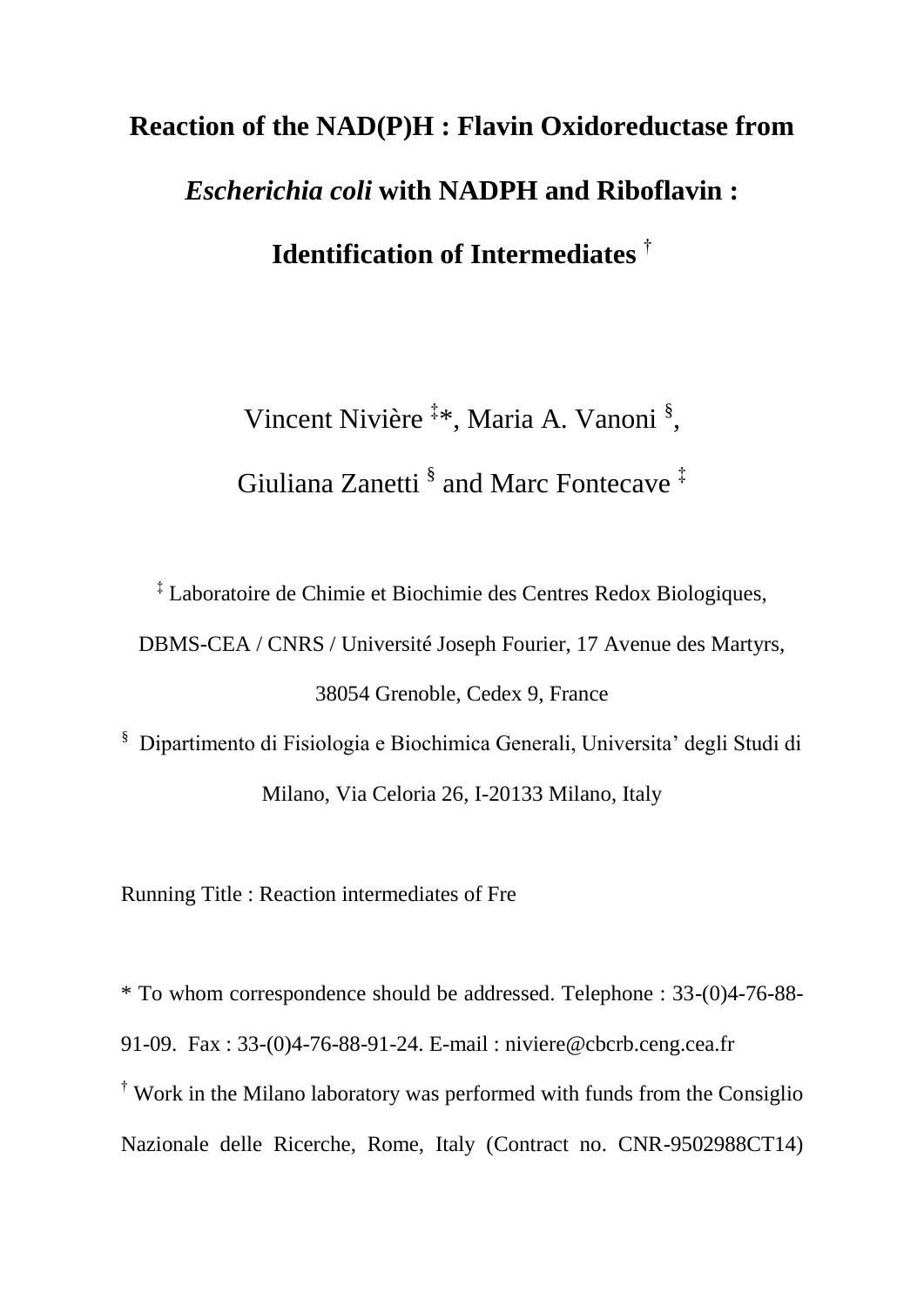<sup>1</sup> Abbreviations : Fre, NAD(P)H : flavin oxidoreductase; FNR, ferredoxin-NADP<sup>+</sup> reductase; PDR, phthalate dioxygenase reductase; PDR-FeS, truncated form of phthalate dioxygenase reductase that lacks the iron-sulfur domain; Rf, riboflavin; MC, Michaelis complex; CT, charge-transfer complex.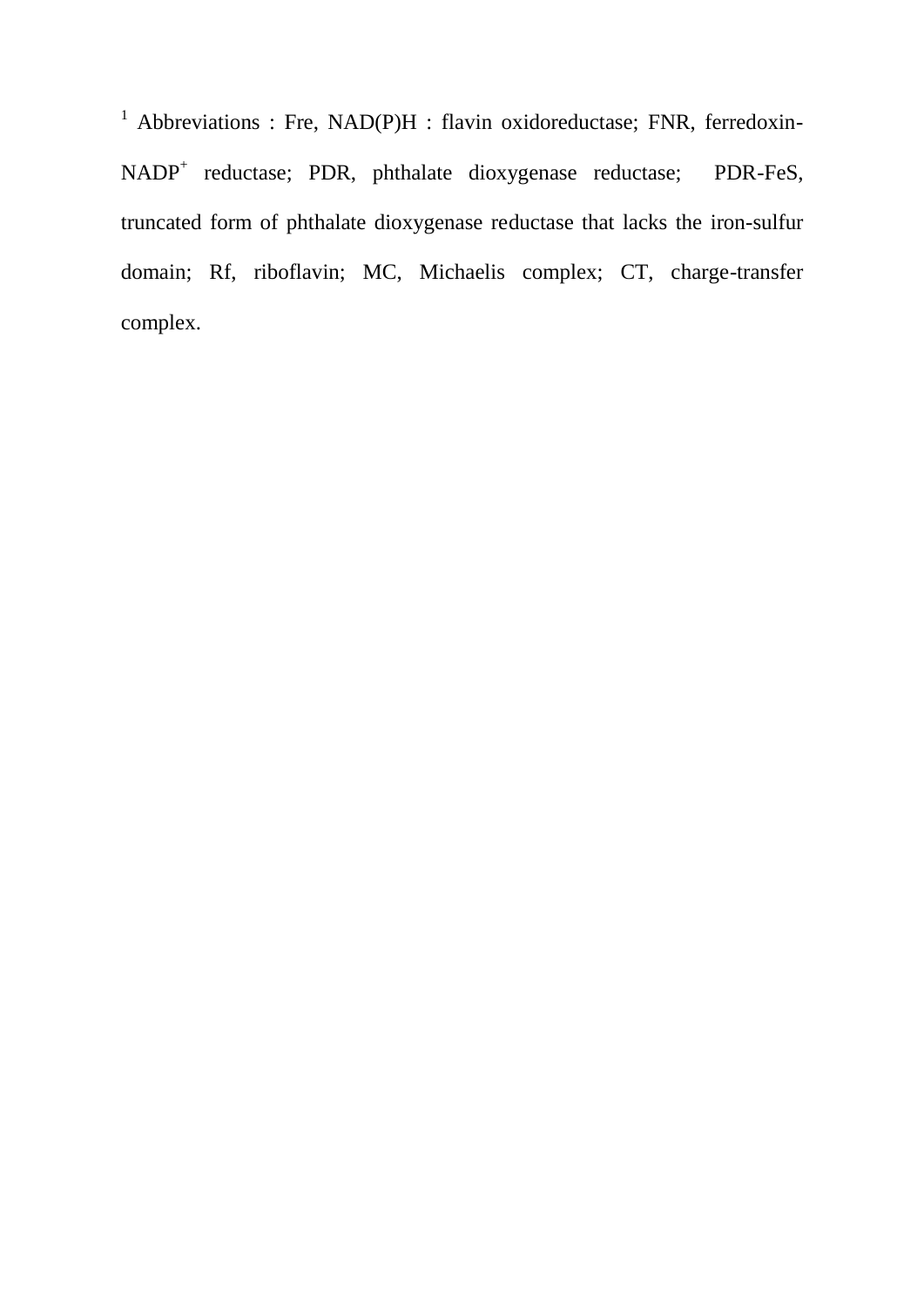# **ABSTRACT**

Flavin reductase catalyzes the reduction of free flavins by NAD(P)H. As isolated, *Escherichia coli* flavin reductase does not contain any flavin prosthetic group, but accommodates both the reduced pyridine nucleotide and the flavin substrate in a ternary complex prior to oxidoreduction. The reduction of riboflavin by NADPH catalyzed by flavin reductase has been studied by static and rapid kinetics absorption spectroscopies. Static absorption spectroscopy experiments revealed that, in the presence of riboflavin and reduced pyridine nucleotide, flavin reductase stabilizes, although to a small extent, a charge-transfer complex between  $NADP<sup>+</sup>$  and reduced riboflavin. In addition, reduction of riboflavin was found to be essentially irreversible. Rapid kinetics absorption spectroscopy studies demonstrated the occurrence of two intermediates with long-wavelength absorption during the catalytic cycle. Such intermediate species exhibit spectroscopic properties similar to those of charge-transfer complexes between oxidized flavin and NAD(P)H, and reduced flavin and  $NAD(P)^+$ , respectively, which have been identified as intermediates during the reaction of flavoenzymes of the ferredoxin-NADP<sup>+</sup> reductase family. Thus, a minimal kinetic scheme for the reaction of flavin reductase with NADPH and riboflavin can be proposed. After formation of the Michaelis complex of flavin reductase with NADPH and riboflavin, a first intermediate, identified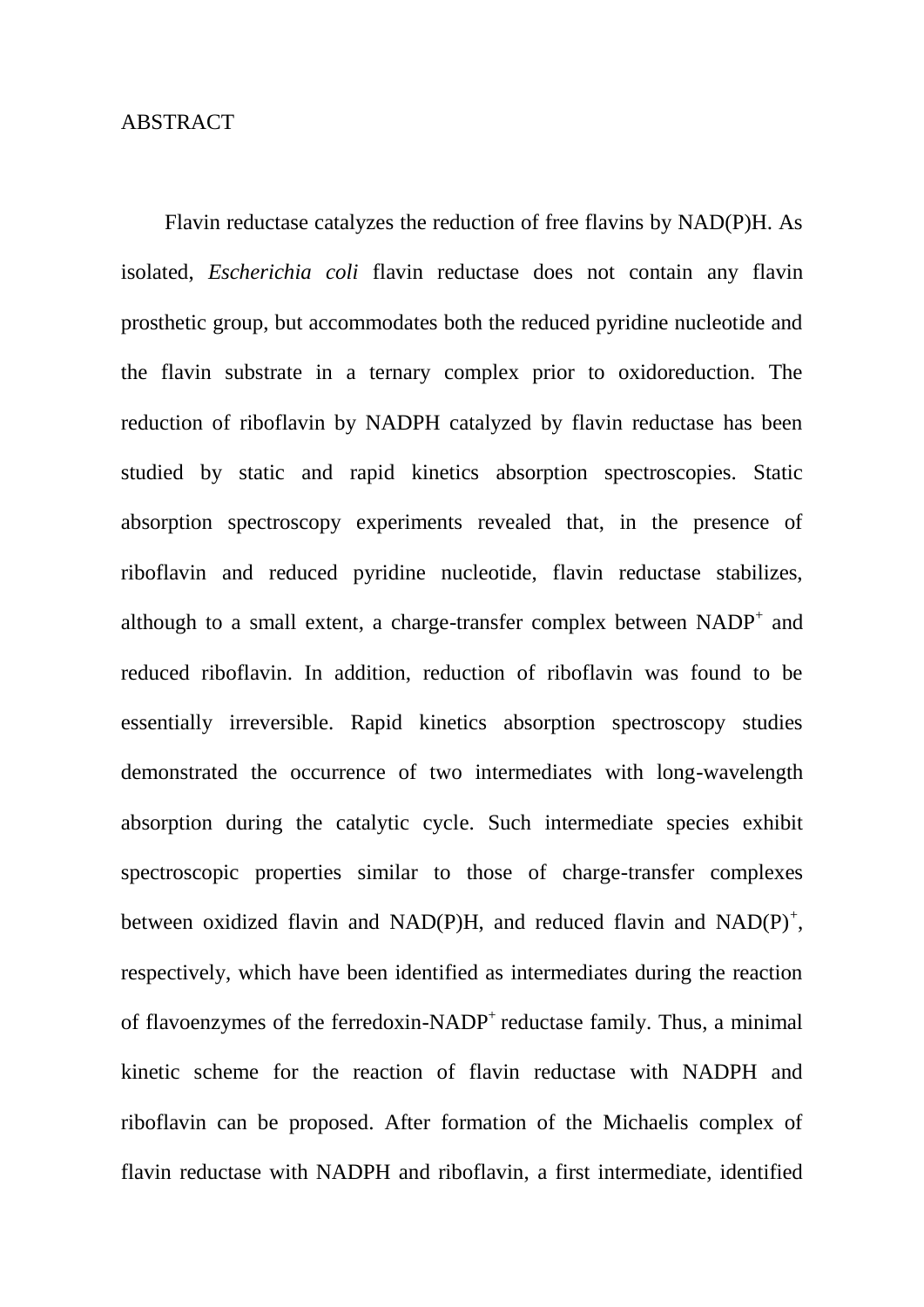as a charge-transfer complex between NADPH and riboflavin, is formed. It is followed by a second charge-transfer intermediate between enzyme-bound  $NADP<sup>+</sup>$  and reduced riboflavin. The latter decays yielding the Michaelis complex of flavin reductase with  $NADP<sup>+</sup>$  and reduced riboflavin, which then dissociates to complete the reaction. These results support the initial hypothesis of a structural similarity of flavin reductase to the enzymes of the ferredoxin-NADP<sup>+</sup> reductase family and extend it at a functional level.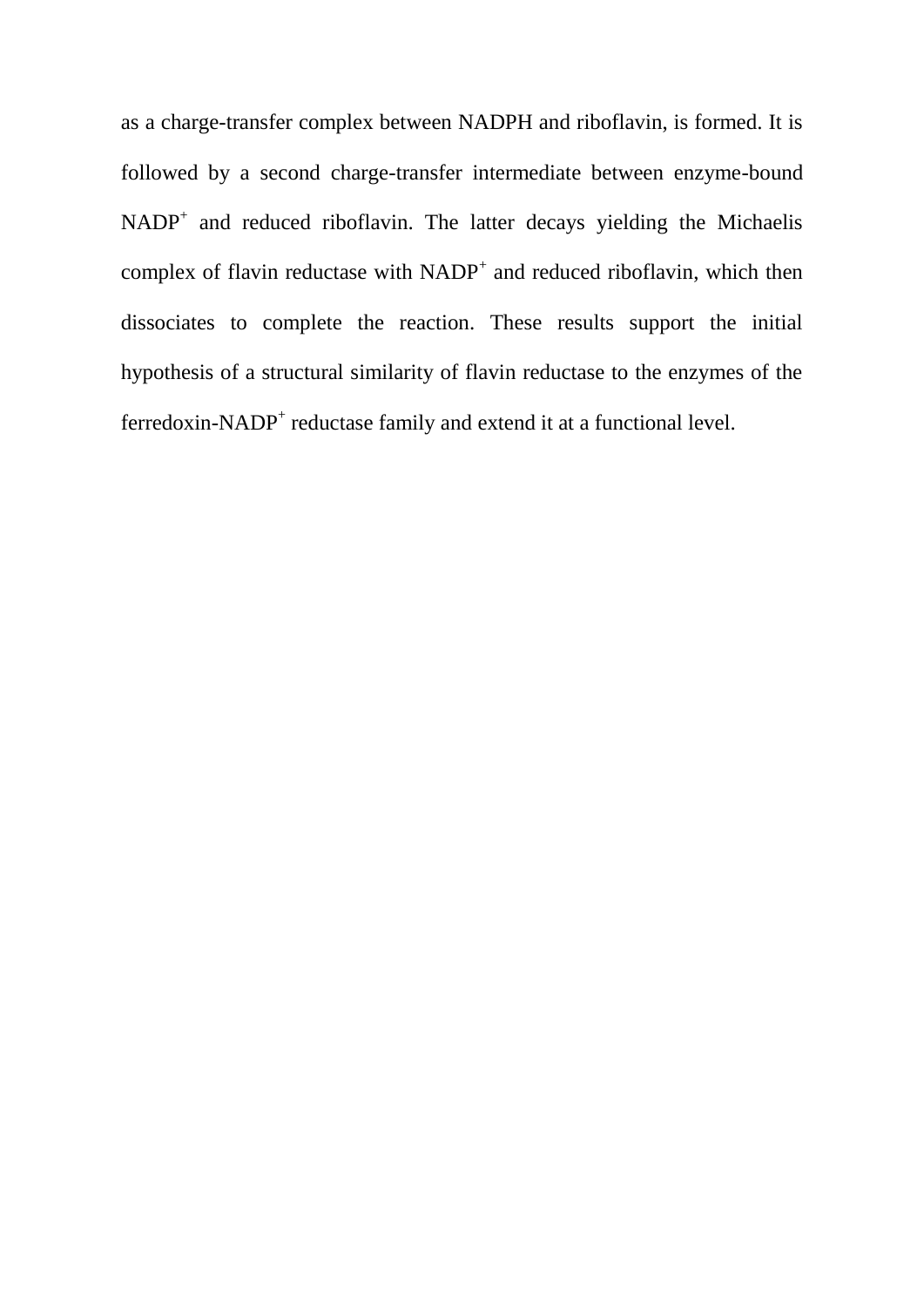Flavins are well known as prosthetic groups of flavoproteins. However, they can also serve as substrates of a class of enzymes named flavin reductases. These enzymes are defined by their ability to catalyze the reduction of free flavins (riboflavin, FMN or FAD) by reduced pyridine nucleotides, NADPH or NADH. Flavin reductases are present in all living organisms, from bacteria to mammals (*1*). Their physiological role is still unclear, even though there is indirect evidence for their function, at least in prokaryotes, in bioluminescence (*2*), ferric reduction (*3*), DNA synthesis (*4, 5*) or oxygen reduction (*6*). Recently, flavin reductases have also been found to be associated with oxygenases involved in desulfurization process of fossil fuels (*7*) and antibiotic biosynthesis (*8-10*).

Two classes of flavin reductases, which do not share any sequence similarities, have been found. Class I enzymes do not contain any flavin prosthetic group and cannot be defined as flavoproteins (*4*), whereas class II enzymes are canonical flavoproteins (*11, 12*).

The prototype of class I flavin reductases is an enzyme, named Fre  $\frac{1}{2}$ , which was discovered in *Escherichia coli* as a component of a multienzymatic system involved in the activation of ribonucleotide reductase, a key enzyme for DNA biosynthesis (*4, 5*). Fre consists of a single polypeptide chain of 233 amino acids, with a molecular mass of 26,212 Da (*13*). The electron donor can be either NADPH or NADH and riboflavin is the best substrate (*4*).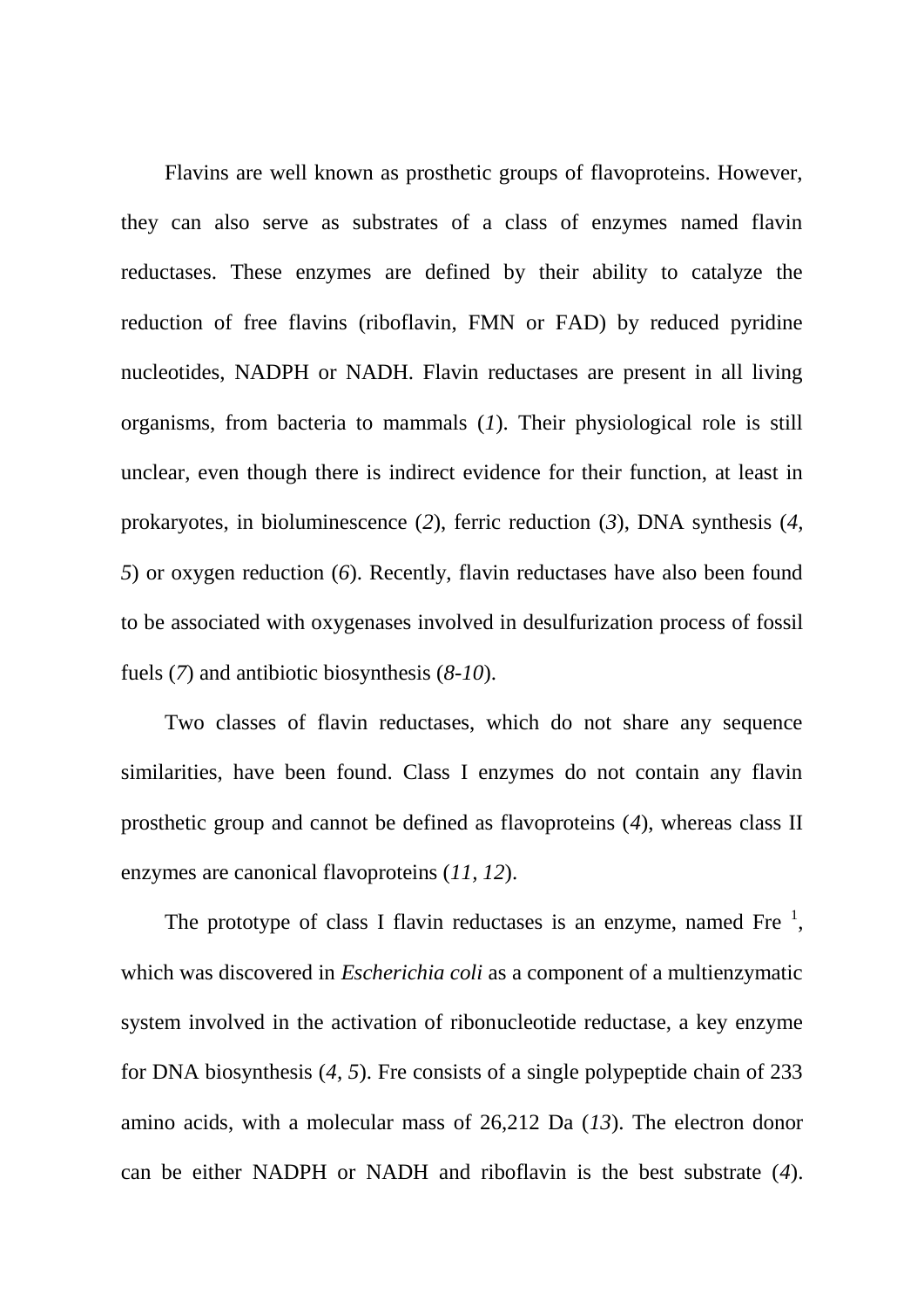Steady-state kinetic studies have shown that Fre functions through an ordered mechanism, with NADPH binding first. This indicates that the protein provides a site which accommodates both the reduced pyridine nucleotide and the flavin substrate in a ternary complex prior to electron transfer (*14*). Substrate specificity studies have shown that the isoalloxazine ring of the flavin is the only part of the molecule which is recognized by Fre (*14*).

On the basis of sequence similarities, it was proposed that Fre belongs to a large family of flavoenzymes of which spinach ferredoxin-NADP<sup>+</sup> reductase (FNR) is the structural prototype (*15, 16*). Several members of this family have been structurally characterized, including FNR from other species (*17, 18*), cytochrome P-450 reductase (*19*), cytochrome b5 reductase (*20*), nitrate reductase (*21*) and phthalate dioxygenase reductase (PDR) (*22*).

Although the overall sequence similarity is low, Fre contains a sequence of four amino acids,  $R_{46}PFS_{49}$ , similar to the  $R_{93}LYS_{96}$  region of spinach FNR. The three-dimensional crystallographic structures of proteins of the FNR family (*15-22*) clearly show that these residues, which are highly conserved in all family members, are involved in the interaction between the protein and the flavin isoalloxazine ring. In FNR, Ser96 has been proposed to make a hydrogen bond to the N(5) position of the FAD cofactor (*15, 16*). This residue was found to be essential for activity by site-directed mutagenesis (*23*). The same approach allowed us to demonstrate that Ser49 of Fre (corresponding to Ser96 of FNR) is indeed involved in flavin binding, and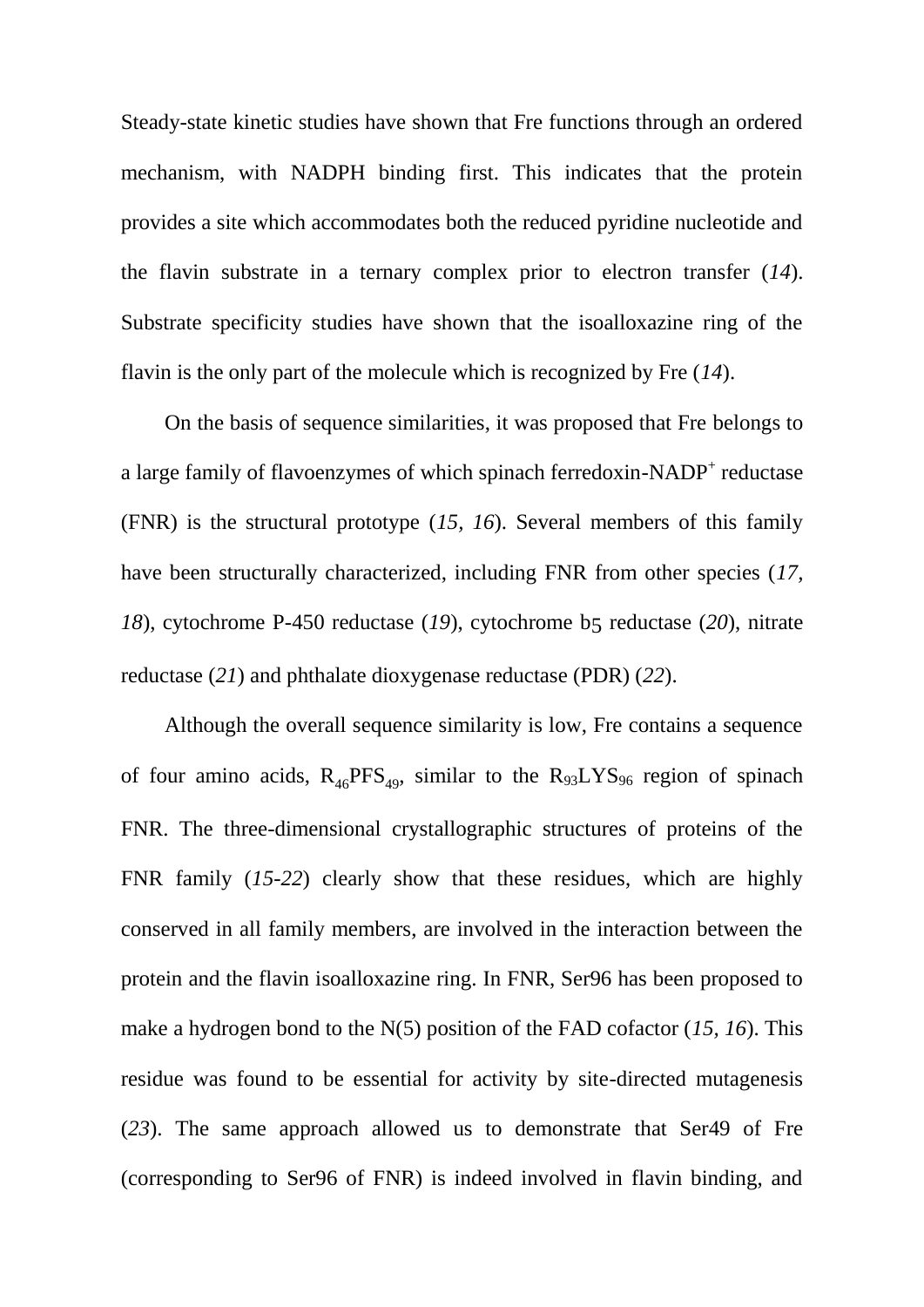that it is also essential for activity (*24*). In addition, as in FNR, we have shown that Ser49 of Fre interacts with the N(5) of the isoalloxazine ring of the flavin substrate (*24*).

On the basis of these observations, the hypothesis can be made that Fre and FNR-family members might share mechanistic features in spite of their different affinities for the flavin, which make Fre a flavin reductase and FNRfamily members flavoproteins.

The mechanism of the reaction of several flavoenzymes of the FNR family with NAD(P)H has been previously studied under pre-steady state conditions in a stopped-flow apparatus (*23, 25-28*). In these studies, it was shown that the reduction of the flavin cofactor by NAD(P)H occurs in discrete steps and involves at least four reaction intermediates (Scheme 1) : (i) binding of NAD(P)H to the enzyme active site to form the Michaelis complex (MC-1), (ii) conversion of MC-1 to the charge-transfer complex between oxidized flavin and NAD(P)H (CT-1), (iii) reduction of the flavin through the transfer of a hydride anion from NAD(P)H  $C(4)$  position to the flavin N(5) atom and formation a second charge-transfer complex (CT-2) between reduced flavin and  $NAD(P)^+$ , (iv) decay of the latter to yield the Michaelis complex between reduced enzyme and  $NAD(P)^+$  product (MC-2), which then dissociates to give the reduced enzyme and free  $NAD(P)^+$ . The four species are spectrally distinguishable and the absorption properties of CT-1 and CT-2 are well documented for enzymes of this class (*26*).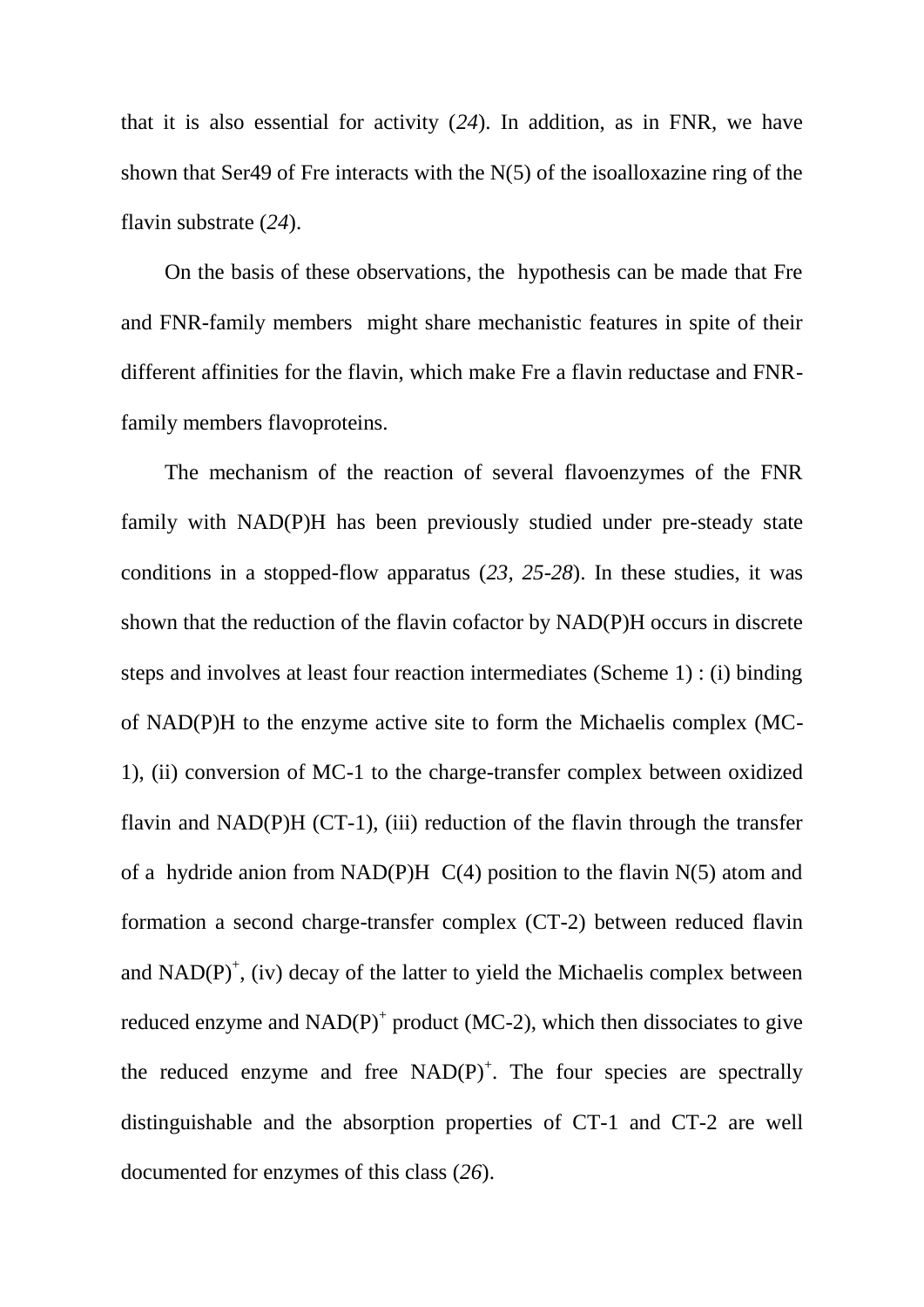The rapid reaction methodology has been thus applied to the reaction catalyzed by Fre. We here report the detection of reaction intermediates, which we identified as enzyme-bound charge-transfer complexes between oxidized riboflavin and NADPH and between reduced riboflavin and NADP<sup>+</sup>. These results further support the structural and functional relationship between Fre and the members of the FNR family.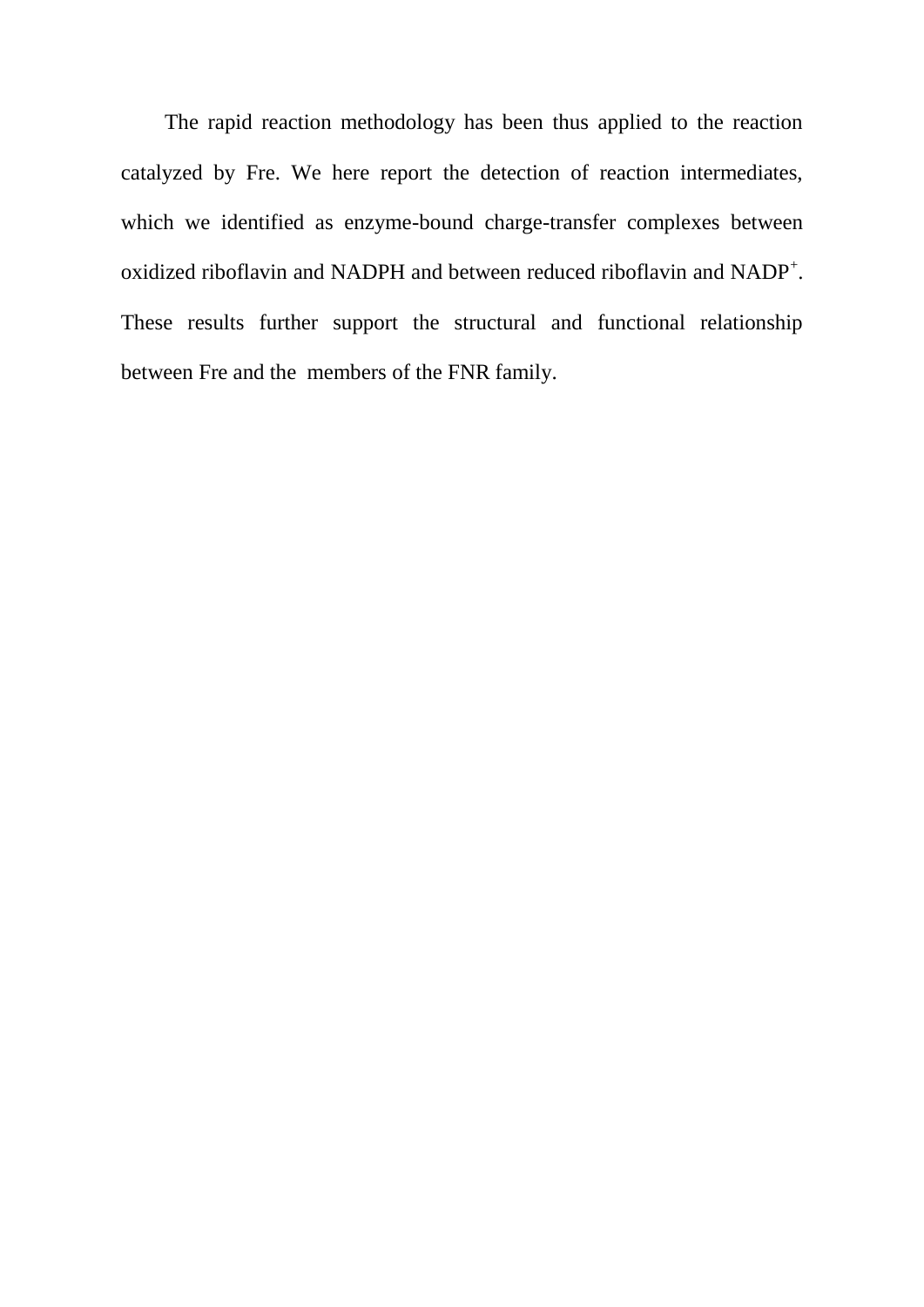# MATERIALS AND METHODS

Materials. Riboflavin (Rf), NADPH, NADP<sup>+</sup>, glucose, glucose 6-phosphate were purchased from Sigma. 5-deaza-5-carba-riboflavin (5-deazaflavin) was a gift of Dr. Dale E. Edmondson, Department of Biochemistry, Emory University, Atlanta, GA, USA. *Aspergillus niger* glucose oxidase and *Leuconostoc mesenteroides* glucose 6-phosphate dehydrogenase were from Sigma.

*Production of recombinant flavin reductase.* Purification of the recombinant *E.coli* Fre was done using a two-step protocol, Phenyl-Sepharose and Superdex 75 as previously reported (*14*). Purified Fre solutions were concentrated at 4°C using an Amicon Centricon-30 centrifugal concentrator. *Enzyme Assay.* Flavin reductase activity was determined at 25 or 5°C from the decrease of the absorbance at 340 nm ( $\varepsilon_{340} = 6.22$  mM<sup>-1</sup> cm<sup>-1</sup>) due to the oxidation of NADPH. NADPH concentration was determined spectrophotometrically. Under standard conditions, the cuvette contained, in a final volume of 1 ml, 50 mM Tris/HCl, pH 7.6 or 50 mM Hepes/KOH, pH 7.6, glycerol 10% (buffer A), 0.2 mM NADPH and 20  $\mu$ M Rf. Steady-state kinetic measurements were performed by varying the concentration of NADPH at a fixed Rf concentration (20  $\mu$ M). The reaction was initiated by adding 0.2 ug of enzyme. One unit of activity was defined as the amount of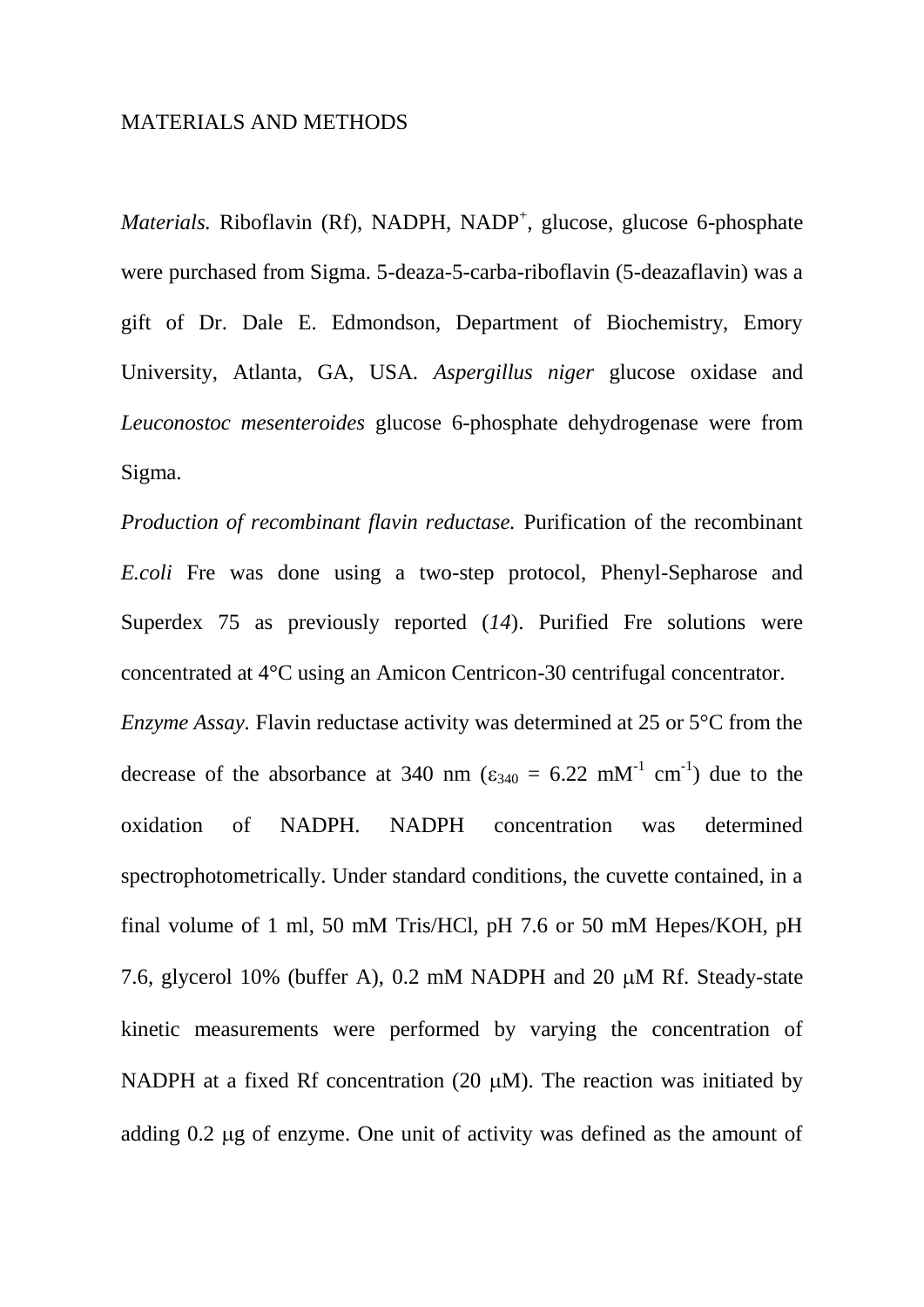enzyme catalyzing the oxidation of 1 nmol of NADPH per min. Protein concentration was determined using the Bio-Rad Protein Assay reagent (*29*) and bovine serum albumin as a standard protein. When applicable, values are shown  $\pm$  standard deviation.

*Static absorption spectroscopy.* Spectra were recorded in quartz cuvettes designed for anaerobic work (*30*), using a Hewlett-Packard diode array 8452A spectrophotometer interfaced to a Hewlett-Packard 89500A ChemStation. When necessary, enzyme and reagent solutions were made anaerobic by repeated cycles of evacuation and saturation with nitrogen that had been purified from residual oxygen on passage through a heated BASF catalyst (*30*). Conditions used during individual experiments are specified in the corresponding figure legends. Photochemical reduction (*31*) were performed in a bath maintained at 10°C.

*Rapid reaction kinetics*. Experiments were performed using a Hi-Tech SF-61 stopped-flow spectrophotometer interfaced with a Macintosh IIci computer. Anaerobiosis in the instrument syringes and plumbing was achieved by flushing them with an anaerobic solution of 10 mM dithionite in 50 mM Tris/HCl, pH 8.5, which was allowed to scavenge oxygen overnight and was substituted by anaerobic 25 mM Hepes/KOH, pH 7.5 containing 1 mM EDTA, 10% glycerol, 2 mM glucose and 10 U/ml glucose oxidase, 2 h prior to the beginning of the experiment. Enzyme solutions were made anaerobic in a tonometer by repeated cycles of evacuation and saturation with oxygen-free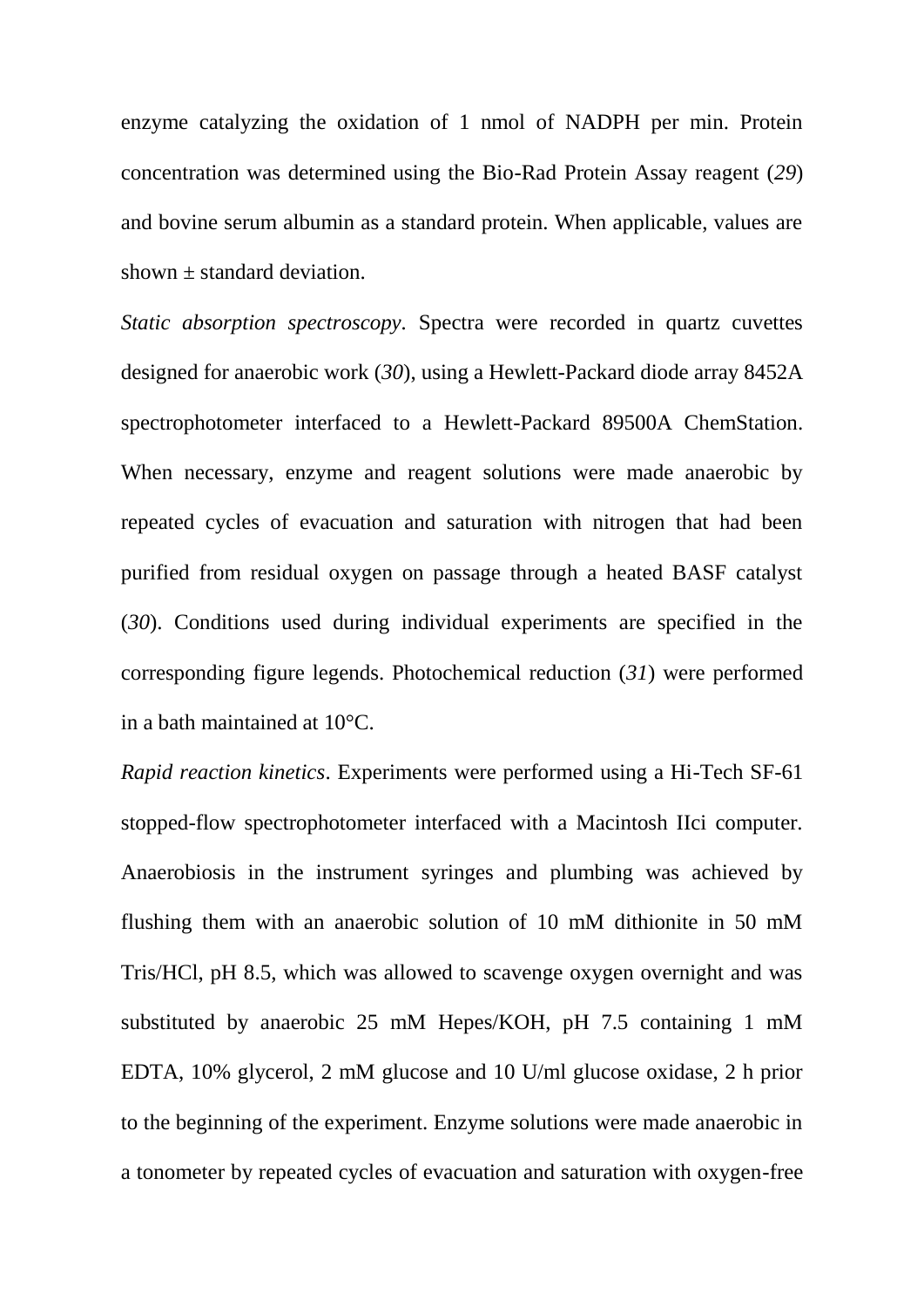nitrogen (*30*). Substrate solutions were instead made anaerobic by bubbling oxygen-free nitrogen through them for at least 15 min. For each reaction equal volumes (70 µl) of enzyme and substrate solutions were rapidly mixed. The KISS program (Kinetic Instruments Inc., USA) was used for data acquisition and analysis. When needed, absorbance spectra of the reaction mixtures of the substrate solutions were recorded using the rapid scanning device of the instrument.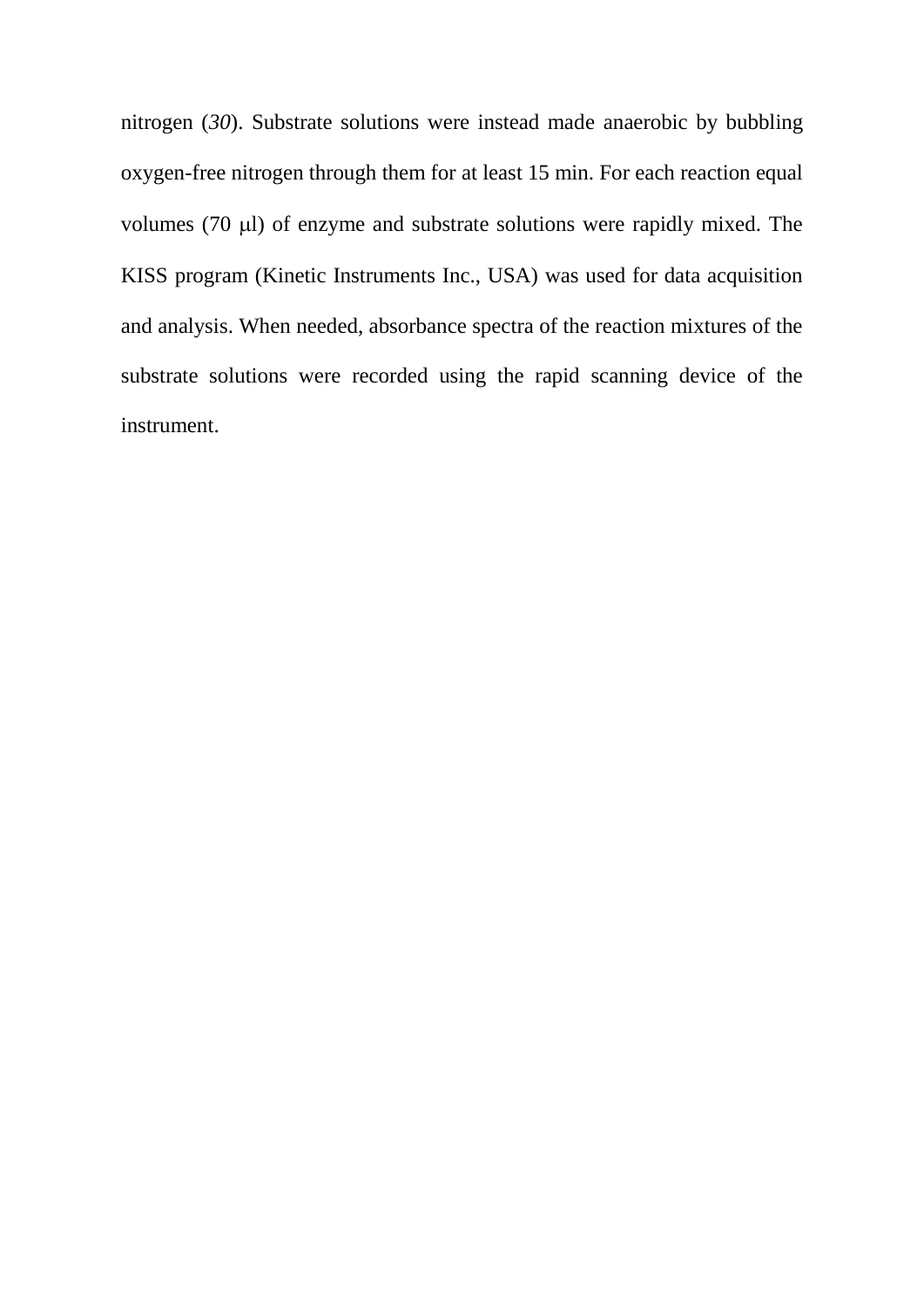# RESULTS AND DISCUSSION

# *Spectrophotometric titration of riboflavin with Fre.*

In order to gather preliminary information on the absorbance properties of various species that may form during the reaction of Fre with NADPH and riboflavin, in a first set of experiments we studied the modification of the absorbance spectrum of Rf induced by addition of Fre. Previous work (32) has shown that binding of Rf to Fre can occur, as monitored by flavin fluorescence quenching. Aliquots of a Fre solution (521  $\mu$ M) were added to a solution of Rf (11.7  $\mu$ M) in 50 mM Hepes/KOH buffer, pH 7.6, 10% glycerol (buffer A), at 10°C. As shown in Figure 1, binding of Rf to Fre caused well defined absorbance changes. The two maxima in the visible region of the free Rf spectrum shifted to longer wavelengths, from 374 to 382 nm, and from 446 to 456 nm, respectively, with a decrease of the extinction coefficient which is more marked for the 446 nm peak. A plot of fractional absorbance changes at 446 nm as a function of the [Fre]/[Rf] ratio is shown in the inset of Figure 1. The data were fitted to Eq. 1 :

# (1)  $(A_0-A_x)/(A_0-A_f) =$

-{-(*K<sub>d</sub>*/ $\Box$ Fre $\Box$ +[Fre]/[Rf]+n)+SQR[(*K<sub>d</sub>*/ $\Box$ Fre $\Box$ +[Fre]/[Rf]+n)<sup>2</sup>-4n]}/2

where :  $A_0$ , initial absorbance;  $A_x$ , absorbance after a given addition of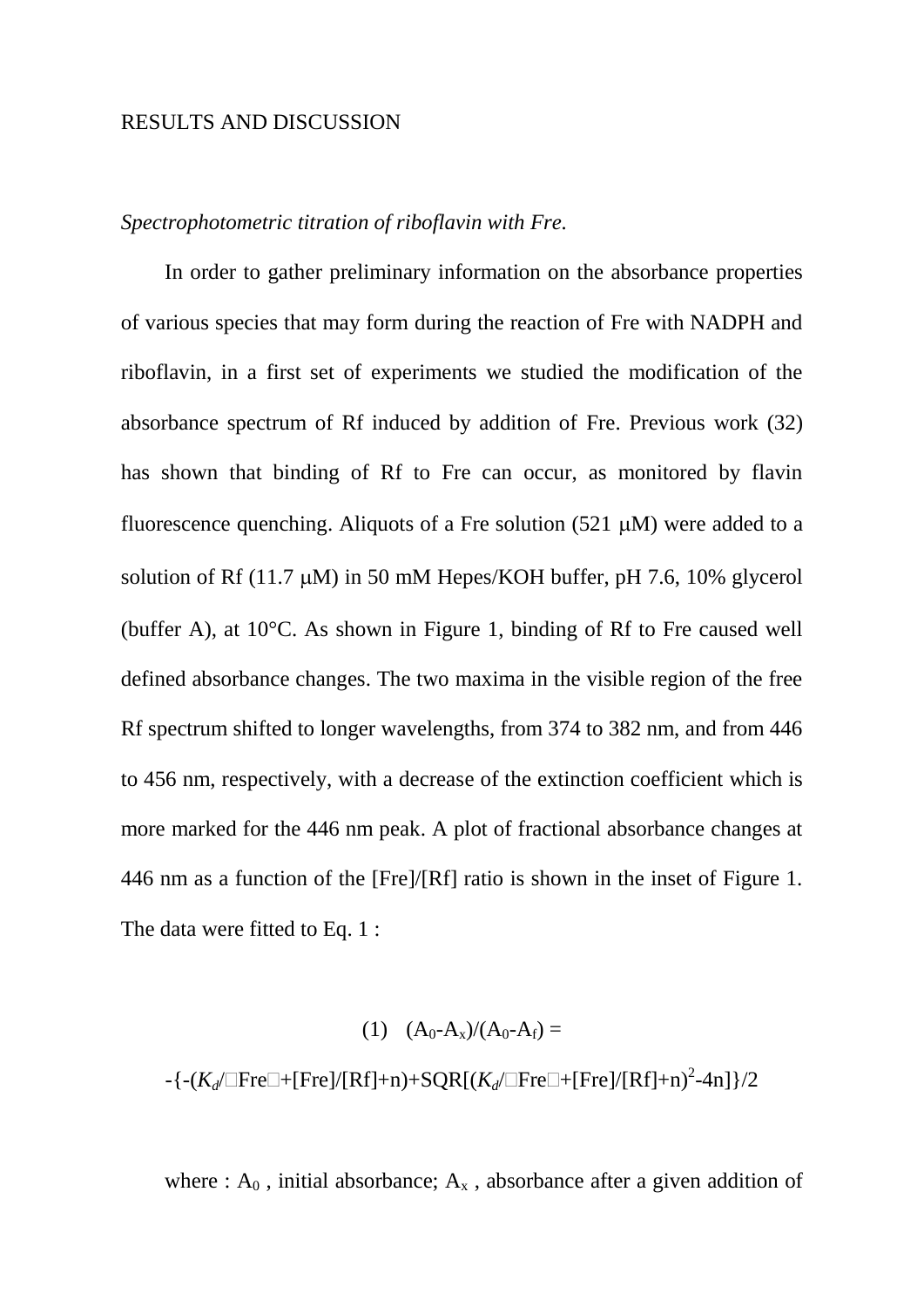Fre;  $A_f$ , absorbance at the end of the titration; n, number of Rf binding sites per Fre molecule;  $K_d$ , dissociation constant of the Fre-Rf complex. Using this equation, a 1:1 stochiometry for Rf binding to Fre was confirmed ( $n = 1.16$ )  $\pm 0.08$ ) and a  $K_d$  of (3.6  $\pm 1$ ) µM was calculated. The  $K_d$  value was comparable to that determined previously by flavin fluorescence quenching experiments (6M, *32*).

At the highest Fre concentration used in the experiment, it was calculated from Eq. 1 that 86.4% Rf was present in complex with Fre. From these data, it was possible to determine the extinction coefficient of the Fre-Rf complex  $(\epsilon_{\text{Fre-Rf}})$  at a given wavelength, using Eq. 2 :

$$
A = \varepsilon_{\text{Fre-Rf}} * [\text{Fre-Rf}] + \varepsilon_{\text{Rf}} * [\text{Rf}] \qquad (2)
$$

where : A, absorbance at a given wavelength;  $\varepsilon_{\text{Fre-Rf}}$ , extinction coefficient of the Fre-Rf complex at the given wavelength;  $\varepsilon_{Rf}$ , extinction coefficient of free Rf at this wavelength. The extinction coefficients of Fre-Rf were calculated to be 10.7 and 11.5 mM<sup>-1</sup> cm<sup>-1</sup> at 446 and 456 nm respectively.

In order to study the influence of the pyridine nucleotide on the dissociation constant and the light absorption spectrum of the Fre-Rf complex,  $NADP<sup>+</sup>$  and 3-amino pyridine adenosine dinucleotide phosphate (AADP) were used as NADPH structural analogs in equilibrium experiments.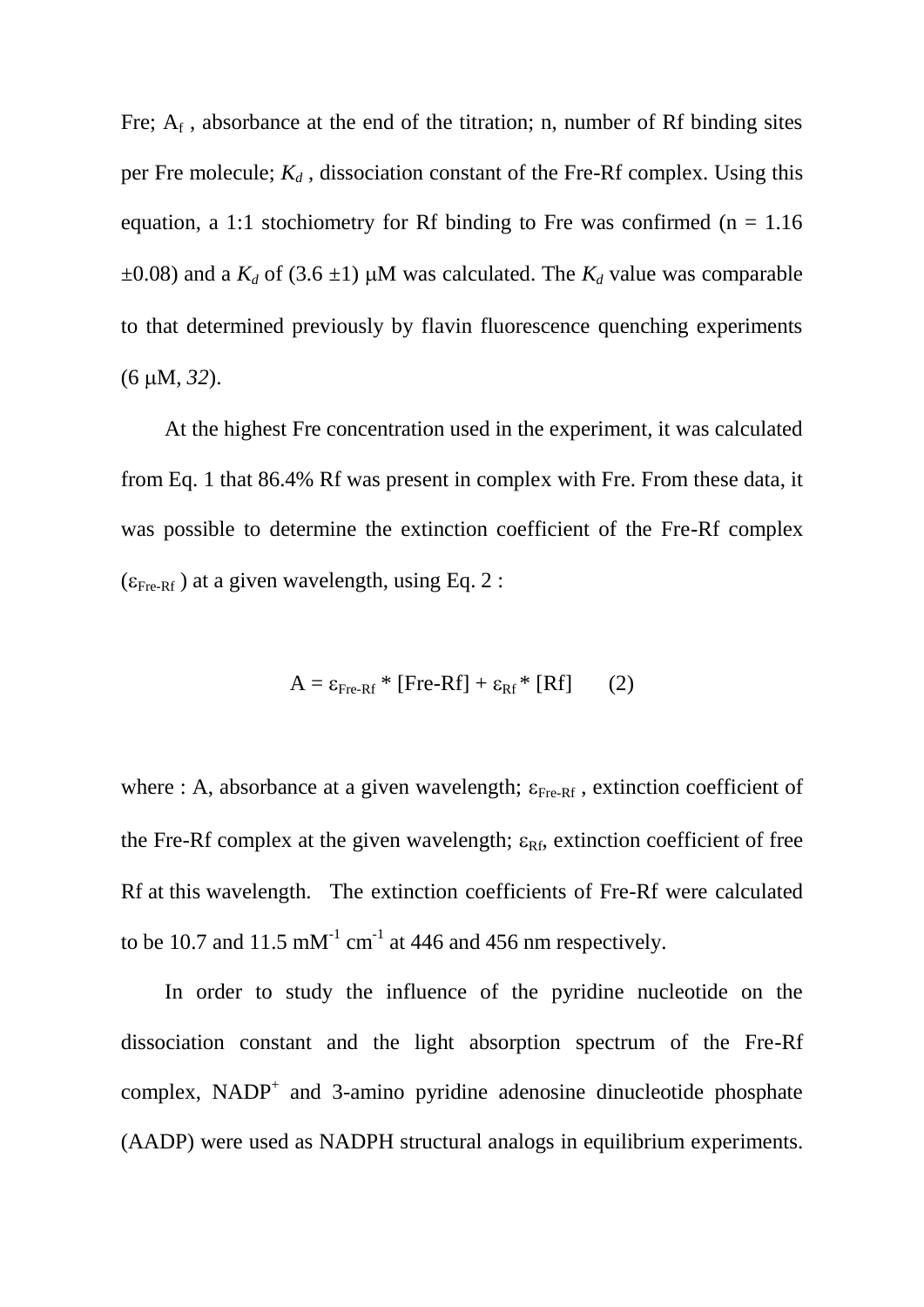NADPH itself could not be used as it is the second substrate of the enzyme and reacts with Rf efficiently. No absorbance changes were observed when up to 21-fold excess  $NADP<sup>+</sup>$  or 30-fold AADP were added to solutions containing Fre (29  $\mu$ M) and Rf (10.3  $\mu$ M). Furthermore, the presence of AADP  $(166 \mu M)$  had no effect on the type of absorbance changes observed during the titration of Rf (11.7  $\mu$ M) with a solution of Fre (521  $\mu$ M) nor on the calculated dissociation constant of the Fre-Rf complex (Inset of Fig. 1). The lack of effect of NADP<sup>+</sup> and AADP on the interaction between Fre and Rf is in keeping with the fact that NADP<sup>+</sup> is a poor inhibitor of Fre ( $K_i = 5$ ) mM, *14*) and that AADP exerts no inhibition on Fre reaction at concentrations as high as 2 mM (this work).

### *Fre-catalyzed riboflavin reduction by NADPH.*

In order to study the absorbance changes associated with the reaction of Fre with NADPH and Rf, aliquots of a 4.21 mM solution of NADPH were added to a solution containing Rf (50  $\mu$ M) and Fre (175  $\mu$ M) in buffer A, under anaerobiosis. Absorbance changes were monitored spectrophotometrically. As calculated from the  $K_d$  value of 3.6  $\mu$ M determined for the Fre-Rf complex, under these conditions, approximately 97% Rf was bound to Fre at the beginning of the experiment. As shown in Figure 2A, addition of NADPH caused a decrease of absorbance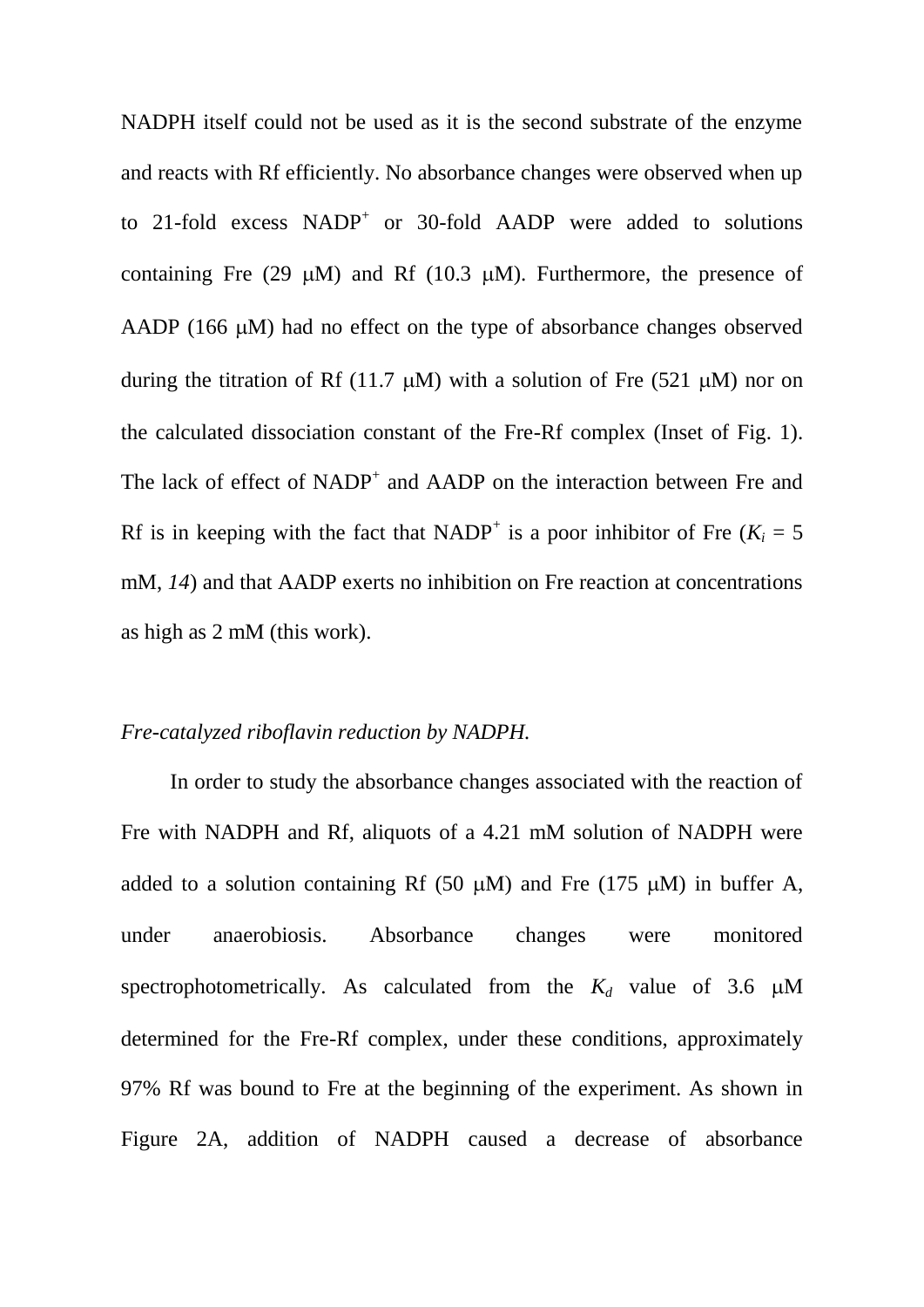corresponding to reduction of Rf. An isosbestic point at 336 nm was observed until the concentration of added NADPH became greater than that of Rf. In Figure 2C, a plot of the fractional absorbance changes at 446 nm as a function of the [NADPH]/[Rf] ratio showed that 1 mol of NADPH was sufficient to reduce 1 mol of Rf. Interestingly, close inspection of the absorbance spectra recorded throughout the experiment revealed that a weak long-wavelength absorption band developed with an isosbestic point at 528 nm (Figure 2B). Such an absorbance band could be assigned to a charge-transfer complex between reduced Rf and  $NADP<sup>+</sup>$  within Fre active site rather than to a flavin neutral semiquinone species. This conclusion could be reached on the basis of its shape (*33-37*), on the fact that it was observed at early stages of the titration when added NADPH had been totally converted to  $NADP<sup>+</sup>$ , and that it persisted until the end of the titration.

In order to confirm this conclusion, the two following experiments were carried out. In one experiment, a solution containing Fre  $(30 \mu M)$ , Rf  $(12.1 \mu M)$  $\mu$ M), NADP<sup>+</sup> (100  $\mu$ M) and glucose 6-phosphate (2 mM) in buffer A, was made anaerobic. The absorbance spectrum of the solution was recorded before and immediately after the addition of glucose 6-phosphate dehydrogenase (1 U) from the side arm of the anaerobic cuvette. The spectrum of fully reduced flavin and of excess NADPH was obtained, which showed no absorption at wavelengths above 530 nm (data not shown).

In a second experiment, a solution containing Fre  $(70 \text{ uM})$ , Rf  $(22.6 \text{ m})$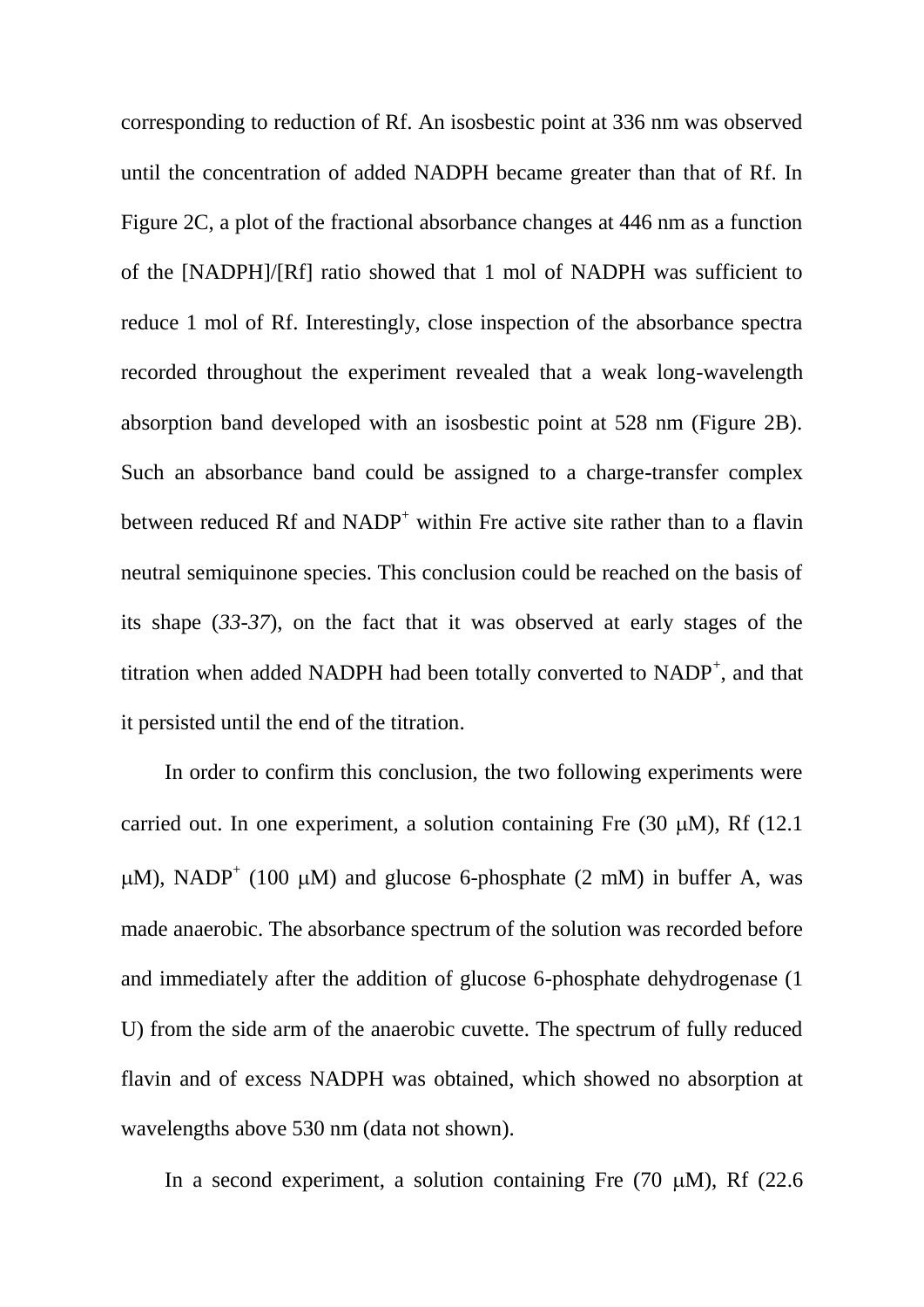$\mu$ M), NADP<sup>+</sup> (166  $\mu$ M), EDTA (5 mM) and deazaflavin (0.9  $\mu$ M) in buffer A, was made anaerobic in the dark. Absorption spectra of the solution were recorded after irradiation for different intervals of time. As shown in Figure 3, absorbance changes consistent with reduction of Rf by photoreduced 5 deazaflavin were observed. A weak absorbance band developed at wavelengths greater than 528 nm (inset of Figure 3), which was similar to that observed during reaction of Fre with NADPH and Rf (Figure 2B). No long wavelength absorbance band developed in a similar photoreduction experiment in the absence of  $NADP<sup>+</sup>$  (data not shown). It is noteworthy that in this experiment  $NADP<sup>+</sup>$  was not reduced as no significant increase of the absorbance at 340 nm was observed. This result indicates that the reaction catalyzed by Fre is essentially irreversible.

Altogether, these data confirm that the observed long-wavelength absorbance band could be assigned to a charge-transfer complex between enzyme-bound reduced Rf and NADP<sup>+</sup>. It is likely that the weak intensity of the band reflects the fact that only a small amount of the charge-transfer complex is present as a consequence of its tendency to dissociate to yield the Fre.NADP<sup>+</sup>.Rf Michaelis complex and the free species, Fre, reduced Rf and NADP<sup>+</sup>. The latter hypothesis is consistent with the high  $K_i$  value for NADP<sup>+</sup> (5 mM, *14*).

# *Kinetics of the Fre-catalyzed reaction between NADPH and Rf.*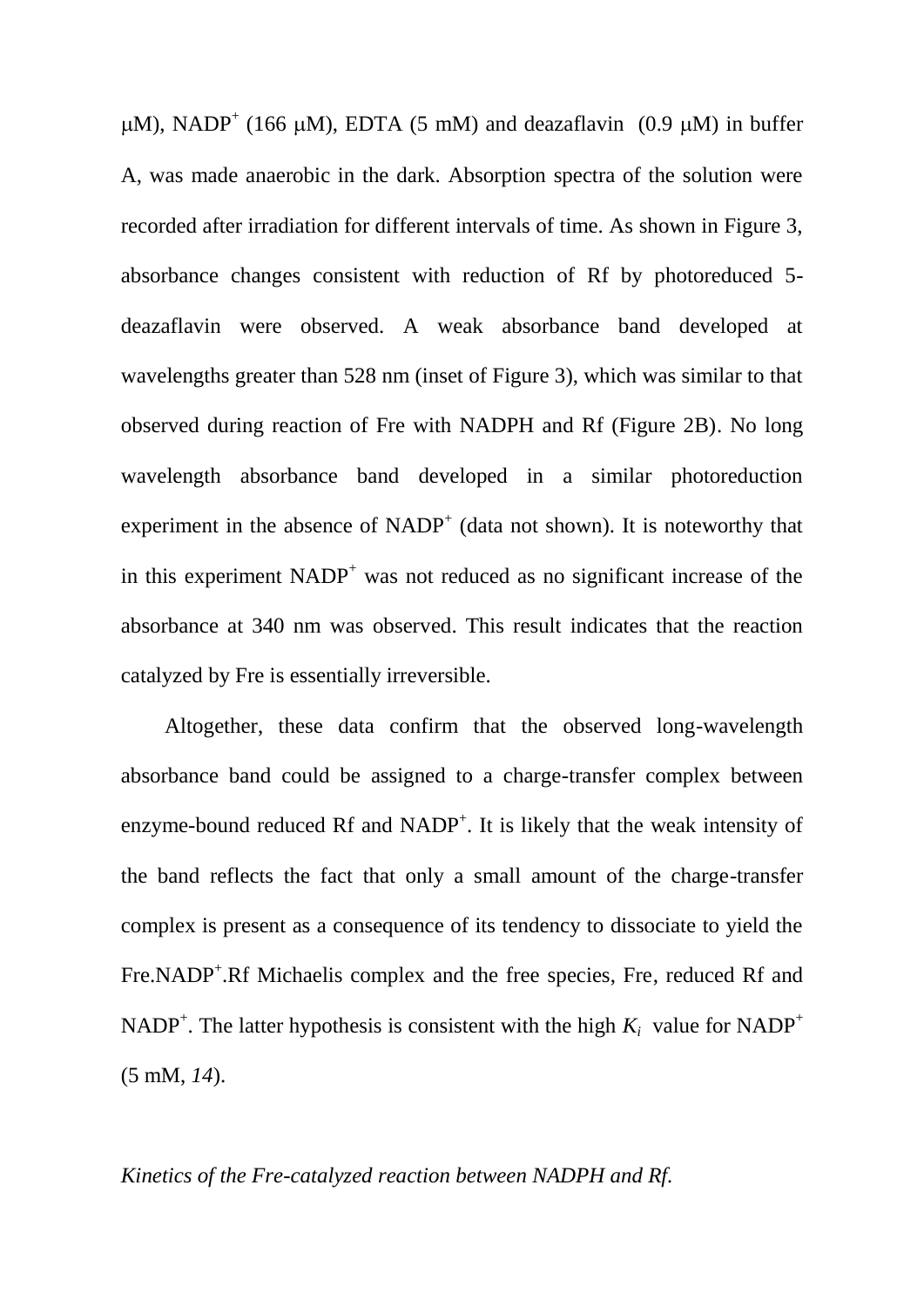The equilibrium spectrophotometric experiments presented above demonstrated that Fre stabilizes, although to a small extent, a charge-transfer complex between reduced Rf and  $NADP^+$ . This finding is in agreement with the hypothesis that Fre may be mechanistically similar to enzymes of the FNR family. The latter enzymes indeed form a charge-transfer intermediate between bound reduced flavin and oxidized pyridine nucleotide (CT-2 of Scheme 1). We wished to address the question of the ability of Fre to also stabilize a charge-transfer complex between bound Rf and NADPH, corresponding to CT-1 of Scheme 1, and to obtain indications of the possible participation of the charge-transfer complex intermediates to the catalytic turnover of Fre. Towards this goal, we used a rapid reaction (stopped-flow) spectrophotometer to monitor the reaction between Rf and NADPH catalyzed by Fre. It should be kept in mind that there are several limitations to the use of the rapid reaction approach to the study of the reaction of Fre. In particular, the amount of Fre that could be prepared and the limited solubility of Rf, together with its high extinction coefficient in the visible region, led us to adopt the experimental conditions outlined below. However, under our experimental conditions, given the properties of Fre ( e.g.: the relatively low affinity for the NADPH and Rf substrates), the time-course of absorbance changes observed at various wavelengths could not be used to calculate the rate constants associated with individual reaction steps. A much more complex set of measurements would have indeed be enquired in order to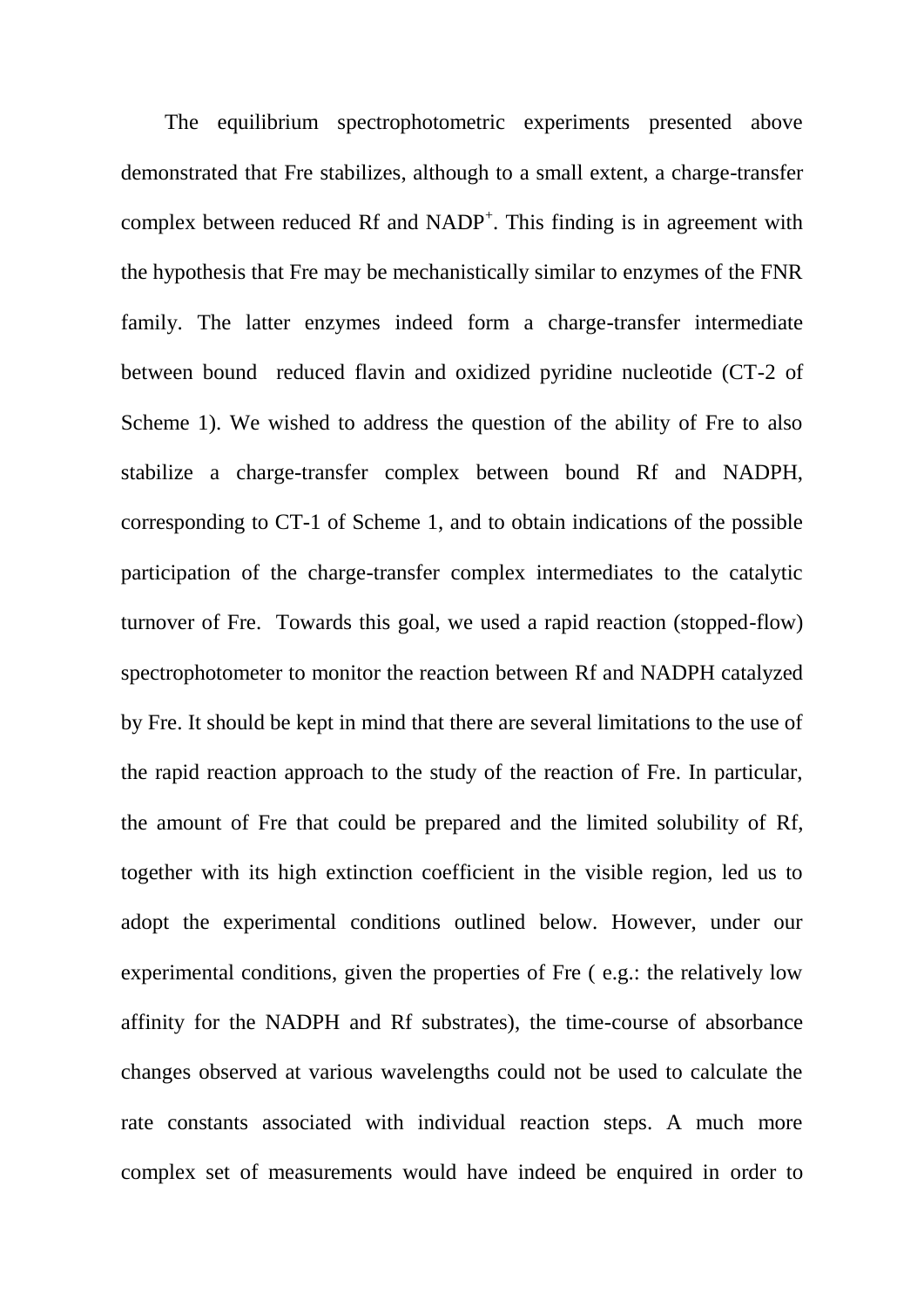attempt a detailed kinetic analysis of Fre reaction, which was outside the scope of the present work.

Preliminary experiments were needed to set up the experimental design used throughout. In order to avoid the chemical reduction of Rf by NADPH, Fre was made anaerobic in the presence of a given concentration of Rf in a tonometer, while NADPH solutions were made anaerobic in glass syringes. In order to avoid photoreduction of Rf and significant temperature-dependent pH changes, the Tris/HCl buffer usually employed during kinetic studies (*14*) was substituted by Hepes/KOH buffer (buffer A). Finally, the steady-state kinetic parameters of the reaction were determined at various temperatures in Hepes/KOH and Tris/HCl buffers (Table 1) in order to detect any buffer effect on the properties of Fre, and to determine the turnover number of Fre  $(k_{cat})$  and the  $K_m$  value for NADPH under buffer and temperature conditions similar to those used during the stopped-flow experiments. No differences in the time-course of absorbance changes at various wavelengths were observed in the stopped-flow apparatus using different buffers or different combinations of the reagents to be mixed (namely, Fre versus a solution containing Rf and NADPH, as opposed to mixing a solution containing Fre and Rf with the NADPH solutions). Therefore, equilibration of Fre with NADPH and Rf to form the ternary Fre.NADPH.Rf Michaelis complex is most likely very rapid on the time-scale of the experiments.

A series of experiments was carried out at 25 °C. Equal concentrations of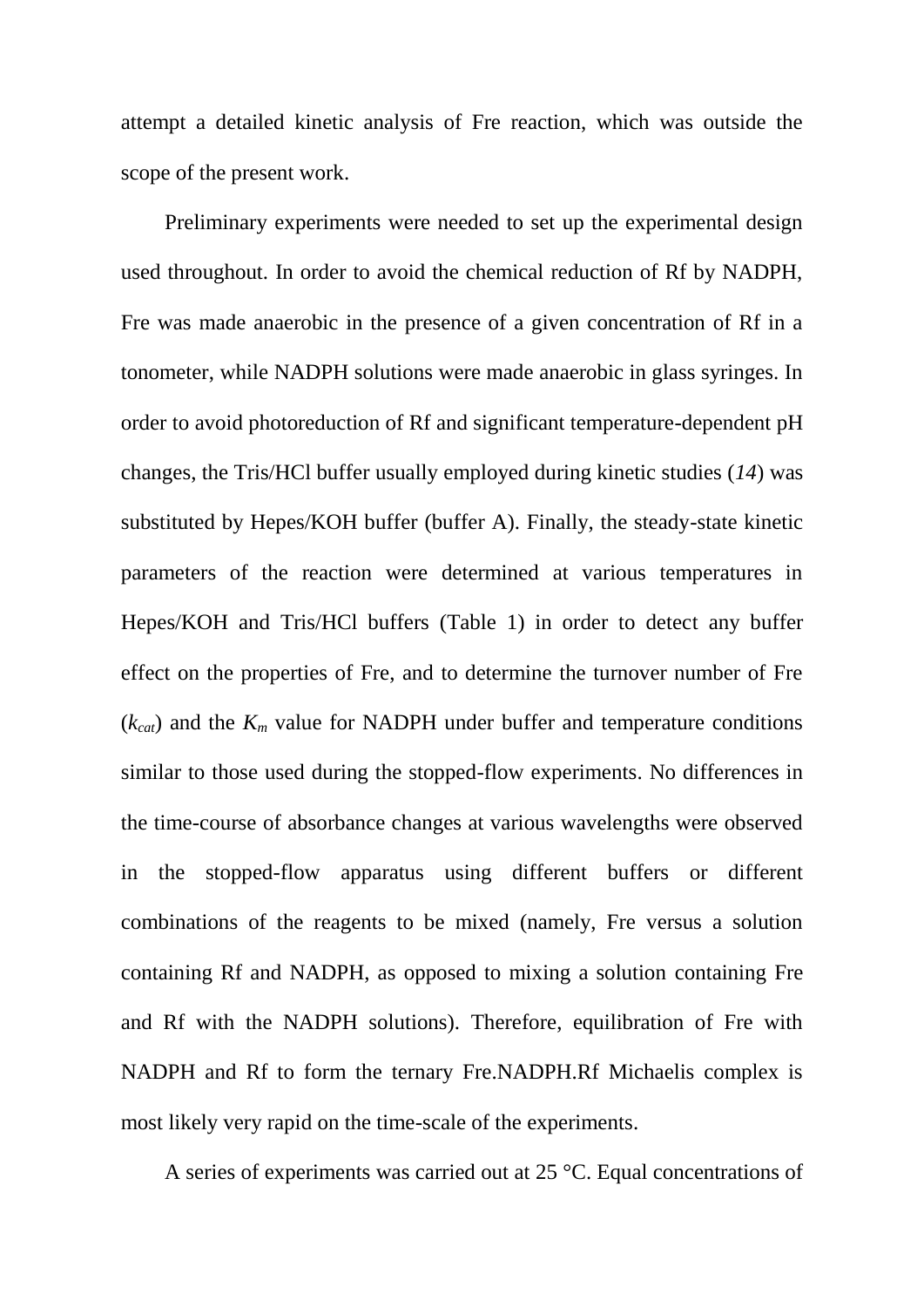Fre and Rf  $(32.7 \mu M)$  after mixing) were reacted with NADPH  $(94, 200)$  and 365 M, after mixing) and the time-course of absorbance changes was monitored at various wavelengths. As expected, absorbance at 450 nm decreased indicating Rf reduction (Figure 4A), but the time-dependence of such changes could not be described by functions corresponding to the sum of exponential processes. Rather, the initial  $(< 5 \text{ms})$  absorbance decrease at 450 nm was found to be linear with time (data not shown). This observation suggested that, rapidly, and before any significant amount of substrates were used, a state approximating steady-state turnover may be reached in solution. Indeed, by making the simple minded calculation of the initial reaction velocity of Rf reduction from the initial linear part of the traces observed at various NADPH concentrations, we calculated values that were consistent with an apparent  $k_{cat}$  of 67 s<sup>-1</sup> and an apparent  $K_m$  for NADPH of 21  $\mu$ M. These values are very similar to those estimated from actual initial velocity measurements under steady-state conditions (Table 1).

At all NADPH concentrations tested, absorbance changes in the 520-750 nm range were qualitatively similar to each other. Figure 4A shows a representative trace of the time-course of absorbance changes observed at 550 nm. At all wavelengths between 520 and 750 nm, and at all NADPH concentrations used, only two distinct phases could be observed since a very rapid undetectable primary absorbance increase was completed within the instrument dead-time (1.7 msec) (The initial spectrum has no absorption at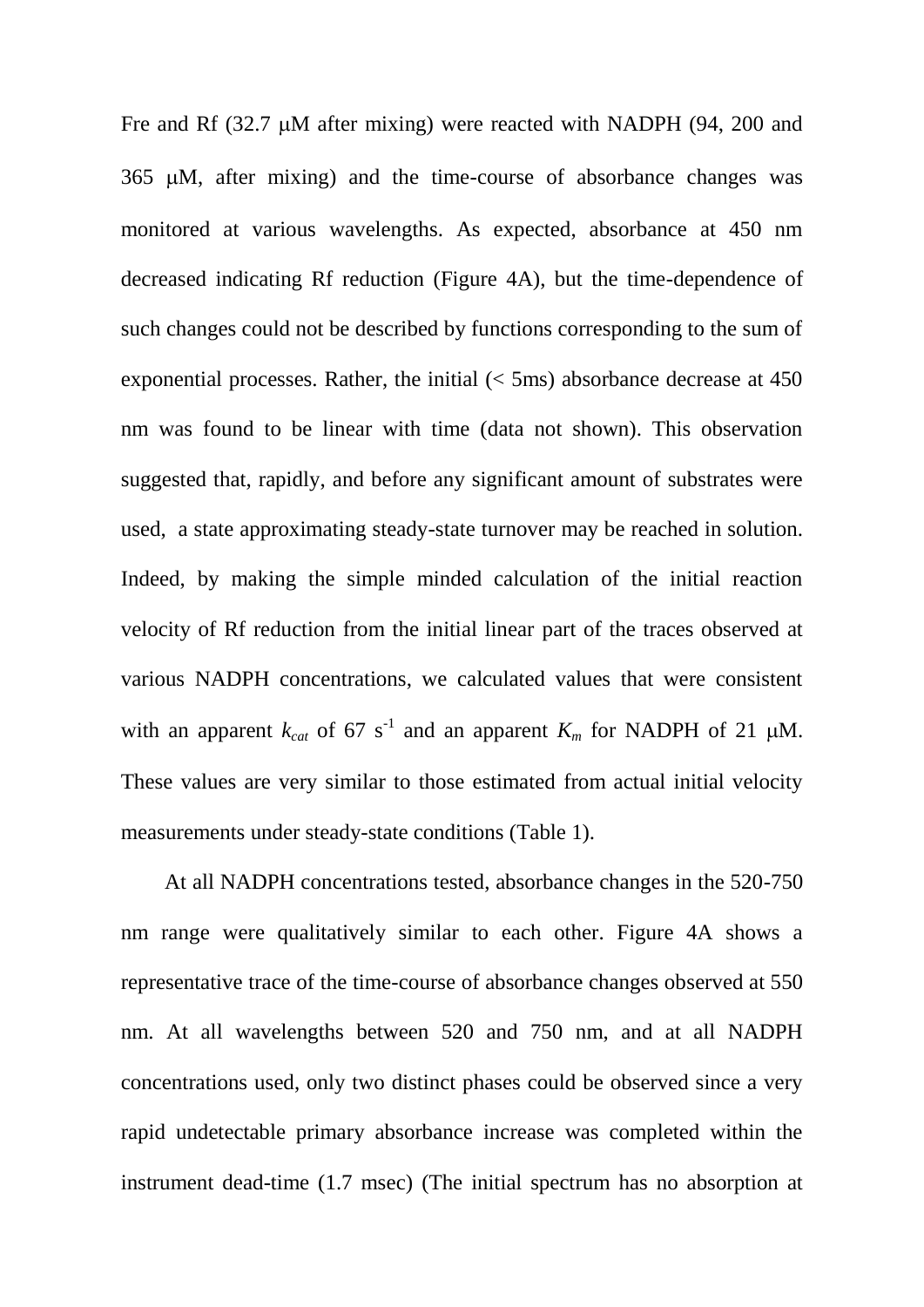wavelengths between 520 and 750 nm). The first detectable phase is characterized by a slight absorbance increase. In the second phase, the absorbance decreases back to the baseline level. The absorbance at 550 nm reached a maximum while Rf was mainly present in the oxidized form, as indicated by the trace at 450 nm, and decayed as Rf got reduced (Figure 4A).

A good fit of the traces observed between 520 and 750 nm could be obtained using Eq. 3 and the same set of rates, *k<sup>1</sup>* and *k<sup>2</sup>* .

$$
A = A_1 \exp(-k_1 * t) + A_2 \exp(-k_2 * t) + C \tag{3}
$$

where : A, absorbance at time t;  $A_1$  and  $A_2$ , pre-exponential terms which describe the amplitude of each phase; C, absorbance at the end of the reaction. At the highest NADPH concentration  $(365 \mu M)$ , the first detectable phase of the reaction, which was associated with a small absorbance increase, took place with an apparent rate of  $170 \text{ s}^{-1}$ . The subsequent absorbance decrease appeared to occur with an apparent rate of  $105 \text{ s}^{-1}$ . Although it should be kept in mind that the calculated values cannot be strictly identified with rate constants that govern the individual steps of the reaction, it is interesting to note that the values we calculated are both significantly greater than the *kcat* value calculated for Fre reaction under steady-state conditions at 25 °C (75  $\Box$ ) 1 s<sup>-1</sup>, Table 1). Therefore the hypothesis could be made that the observed transient species with long wavelength absorbance (namely, that formed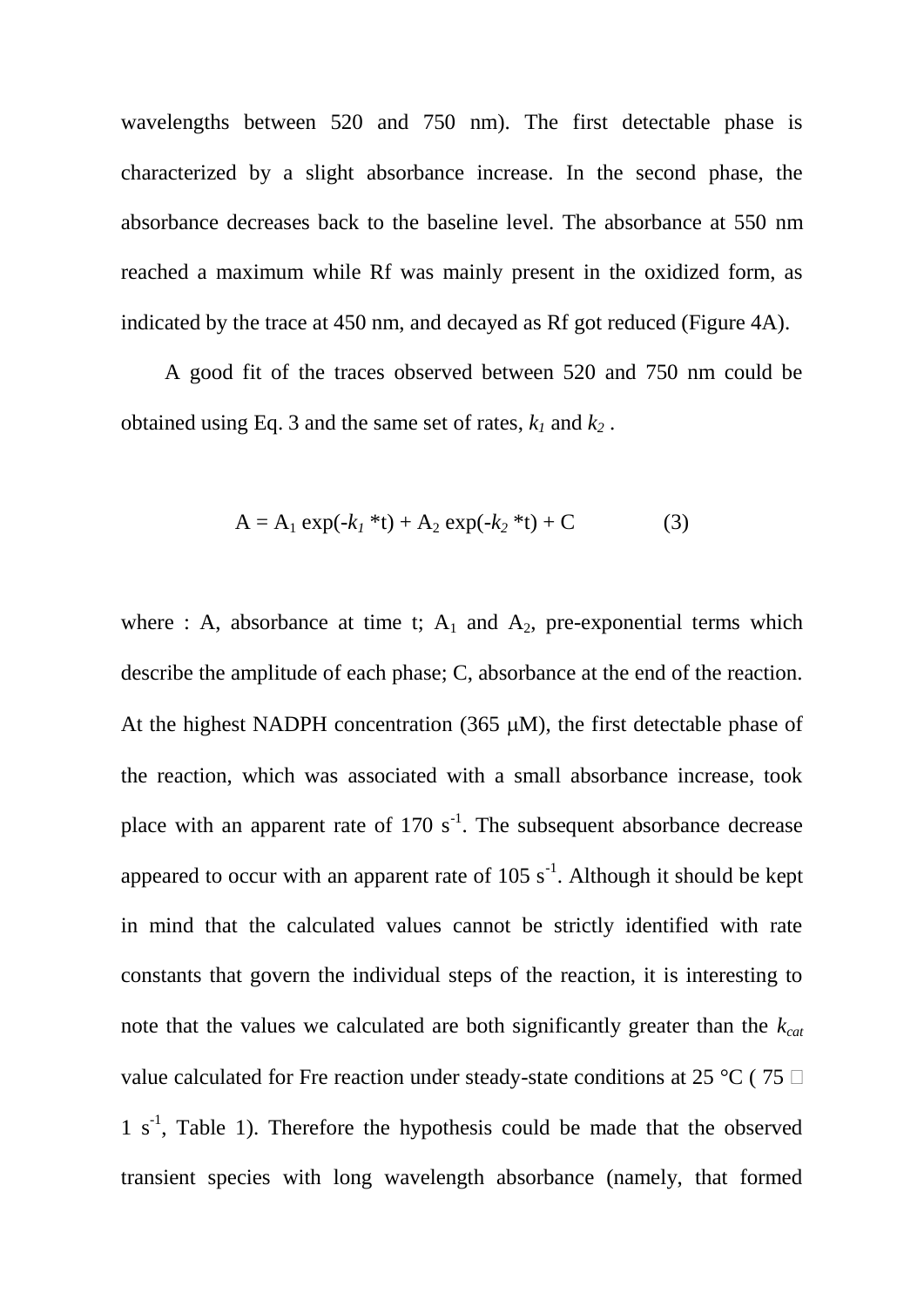within the instrument dead-time, 1.7 ms, and that accumulated at later stages of the reaction) could be part of the catalytic cycle.

In order to attempt a more detailed characterization of such intermediate species, the rapid kinetics experiments were also carried out at 5 °C. In a first series of experiments, equal volumes of an anaerobic equimolar mixture of Fre and Rf  $(40 \mu M)$  each, after mixing) and of anaerobic NADPH solutions (90  $\mu$ M, 165  $\mu$ M, 197  $\mu$ M or 378  $\mu$ M, after mixing) were mixed in the stopped-flow apparatus.

The time-course of absorbance changes at various wavelengths were qualitatively similar to those observed during the experiments carried out at 25  $\degree$ C (Figure 4B). The initial absorbance changes at 450 nm were linear with respect to time (data not shown). As noticed at  $25^{\circ}$ C, by making the simple minded calculation of the initial reaction velocity of Rf reduction from the initial linear part of the traces observed at various NADPH concentrations, we calculated values that were consistent with an apparent  $k_{cat}$  of 32 s<sup>-1</sup> and an apparent  $K_m$  for NADPH of 22  $\mu$ M. These values are very similar to those estimated from actual initial velocity measurements under steady-state conditions (Table 1).

At all NADPH concentrations, and at wavelengths between 520 and 800 nm, a rapid initial absorbance increase was now detectable, followed by a further slower increase and a final absorbance decrease back to the baseline level. All traces obtained at various wavelengths and various NADPH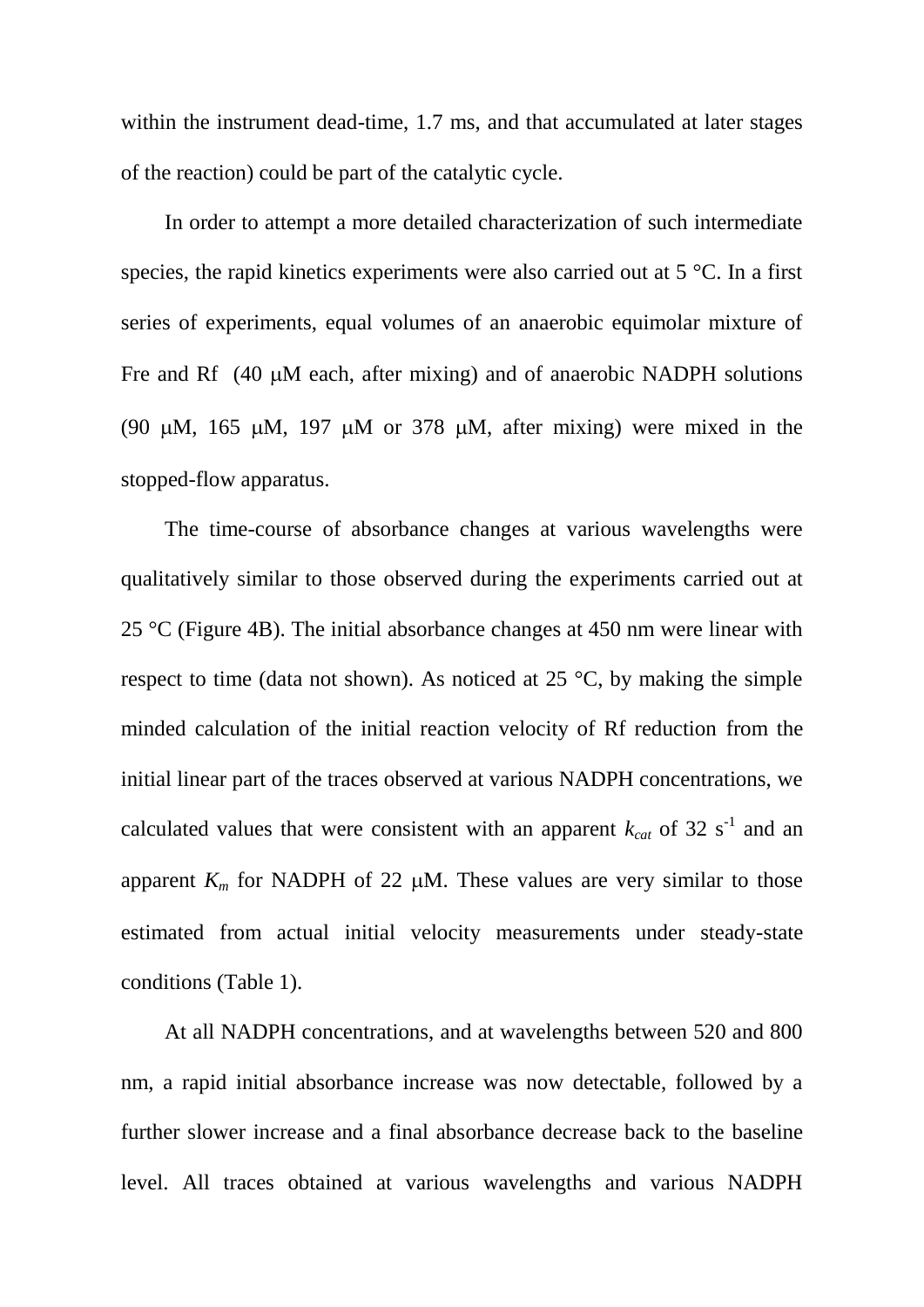concentrations could be fitted with Eq. 4, which describes the sum of three exponential processes (Figure 4B).

$$
A = A_1 \exp(-k_1 * t) + A_2 \exp(-k_2 * t) + A_3 \exp(-k_3 * t) + C(4)
$$

where : A, absorbance;  $A_1$ ,  $A_2$ ,  $A_3$ , pre-exponential terms which describe the amplitude of each phase;  $k_1$ ,  $k_2$ ,  $k_3$ , apparent rate constants; C, absorbance at the end of the reaction.

The values calculated for the observed second and third reaction phase (  $k_2$ , 83  $\Box$  9 s<sup>-1</sup> and  $k_3$ , 38  $\Box$  2 s<sup>-1</sup>) were essentially independent from NADPH concentration (Figure 5). On the contrary, the calculated value of the observed rate associated with the initial rapid reaction phase increased with increasing NADPH concentration. Interestingly, the values of the observed  $k_l$  appeared to show a hyperbolic dependence on NADPH concentration, and a value of  $1247 \square 232$  s<sup>-1</sup> could be extrapolated at infinite NADPH concentration from a double reciprocal plot (Figure 5). An apparent  $K_m$  value for NADPH of 199  $\Box$  $72 \mu M$  was determined. However the physical meaning of this parameter cannot be determined at this stage.

The dependence of the observed rate describing the initial reaction phase on NADPH concentration is indeed that expected if this rate reflected that of formation of a charge-transfer complex between Fre-bound Rf and NADPH (analogous to CT-1 of Scheme 1) from the ternary Fre.NADPH.Rf Michaelis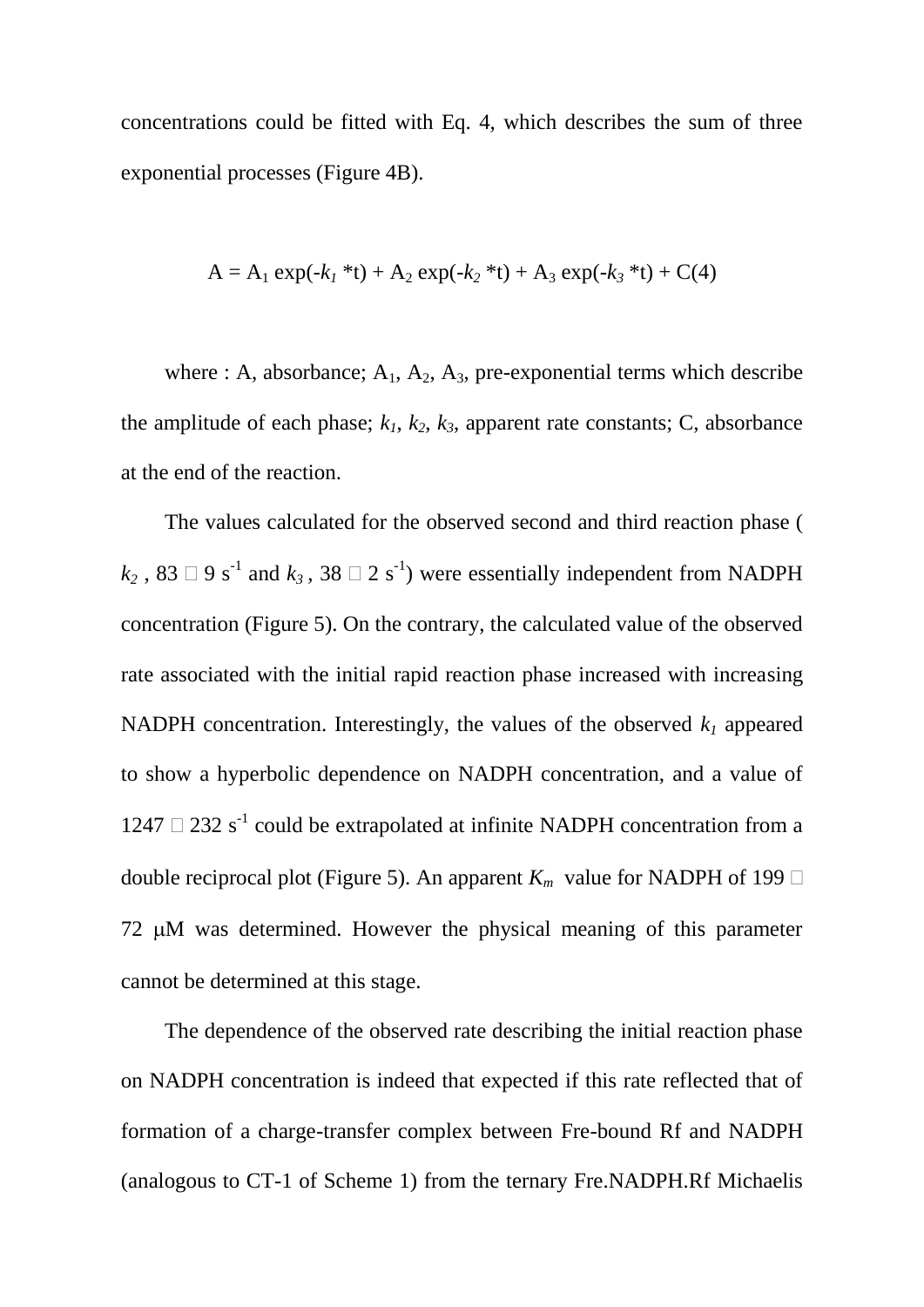complex ( corresponding to MC-1 of Scheme 1). Furthermore, the first reaction phase is significantly faster than the following reaction phases, which, in turn, both appear to be associated with rates greater than that of *kcat* determined for Fre during steady-state kinetic measurements at 5 °C. Finally, it should be noted that the absorbances of the reaction mixture at 550 nm and 700 nm were maximal while Rf was mainly present in the oxidized form, as indicated by the trace at 450 nm (Figure 4B).

Altogether, these results can be interpreted in terms of two transient reaction intermediates, whose absorbance at long wavelengths suggests that they may be charge-transfer complexes similar to CT-1 and CT-2 of Scheme 1. On the basis of the observed rates of appearance and decay of such transient species, the proposal that they may be part of the catalytic turnover of Fre can be made. In particular, if the hypothesis were made that the observed rates reflected the rates of conversion of MC-1 into CT-1 (*k1* ), CT-1 into CT-2  $(k_2)$  and of CT-2 into MC-2 and free reaction products  $(k_3)$ , it would appear that Fre catalytic turnover is determined by decay of CT-2.

# *Absorbance spectra of reaction intermediates.*

As expected from the results presented above, the long-wavelength absorbing species were found to accumulate to a greater extent during rapid kinetic experiments performed in the presence of higher concentrations of Rf with respect to Fre  $(37 \mu M)$  Fre, 147  $\mu$ M Rf and 400  $\mu$ M NADPH). From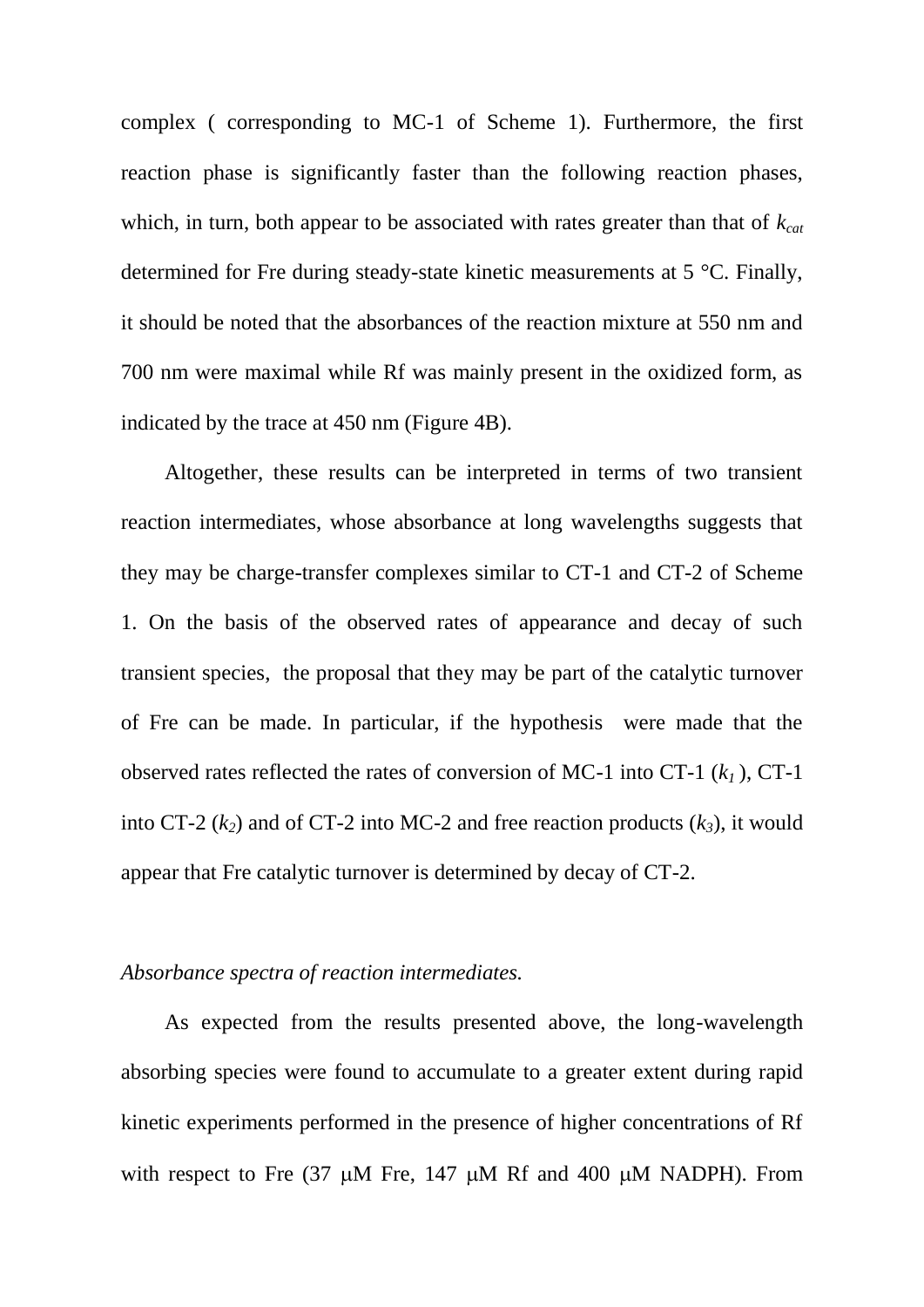inspection of traces obtained at several wavelengths between 520 and 800 nm, it was clear that two intermediates were formed. The relative amounts of these species reached a maximum at 3 and 75 ms of reaction, respectively. As shown in Figure 6, at early stages of the reaction (up to 3 ms), only 2 % of Rf was reduced and a species with high absorbance at 550 nm and low absorbance at 750 nm was formed. As more Rf was reduced, another species characterized by a lower absorbance at 550 nm, but a relatively higher absorbance at 750 nm accumulated (maximum at 75 ms). Absorbance changes observed at various wavelengths between 520 and 800 nm could be fitted with Eq. 5, which describes the sum of four exponential processes using the same set of rates,  $k_1 = 1046 \text{ s}^{-1}$ ,  $k_2 = 52 \text{ s}^{-1}$ ,  $k_3 = 31 \text{ s}^{-1}$ ,  $k_4 = 9.6 \text{ s}^{-1}$  (inset of Figure 6).

$$
A = A_1 \exp(-k_1 * t) + A_2 \exp(-k_2 * t) + A_3 \exp(-k_3 * t) + A_4 \exp(-k_4 * t) + C \tag{5}
$$

where : A, absorbance;  $A_1$ ,  $A_2$ ,  $A_3$ ,  $A_4$ , pre-exponential terms, which describe the amplitude of each phase;  $k_1$ ,  $k_2$ ,  $k_3$ ,  $k_4$ , apparent rate constants; C, absorbance at the end of the reaction. Thus, from the function describing the time-course of the reaction at the various wavelengths, it was possible to calculate the absorbance values of the reaction mixture at different wavelengths and different reaction times. Figure 7 shows the spectra of the reaction mixture calculated at 3 and 75 ms, when the amounts of the first and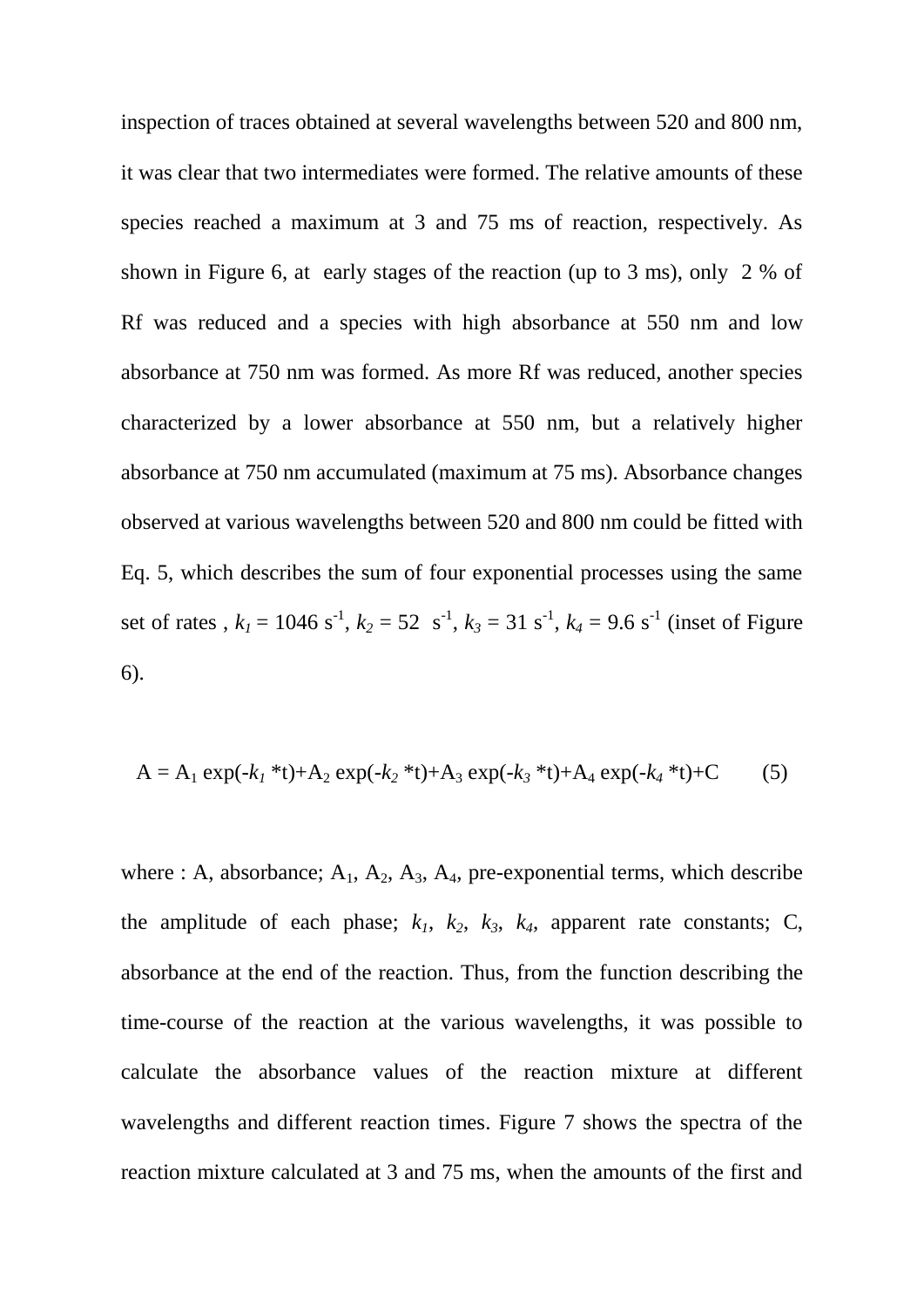the second intermediate, respectively, were maximal, and at 1 s, when the reaction was completed. The spectrum of the starting solution containing Fre (37  $\mu$ M) and Rf (147  $\mu$ M), which was recorded with the rapid scanning device of the stopped-flow apparatus, is also shown in the figure.

The calculated spectra can be compared with those obtained during studies of a variety of flavoproteins (*33-37*), especially those from the FNR family (*23, 25-28*). Recently, the reaction with NADPH of the truncated form of PDR, lacking the ferredoxin-like domain (PDR-FeS), was studied in detail (*26*) and spectra of the charge-transfer complex intermediates were deconvoluted from rapid reaction data. The absorbance spectra calculated during the reaction of NADPH and Rf catalyzed by Fre (Figure 7) at 3 and 75 ms present features similar to those of CT-1 and CT-2 of PDR-FeS, respectively (see Figure 10C of reference *26*). This observation strengthens the hypothesis that the first intermediate, formed when Rf is still mostly in the oxidized form, is a charge-transfer complex between Fre-bound oxidized Rf and NADPH, while the second intermediate, which accumulates at later stages of the reaction, is a charge-transfer complex between Fre-bound reduced Rf and NADP<sup>+</sup>.

However, in our case, such intermediate is unstable and decays. Interestingly, a low amount of  $(Fre.Rf_{red}.NADP^+)*$  charge-transfer complex was still present at the end of the reaction (Figure 7, spectrum at 1 s) in agreement with the results of the static spectrophotometric experiments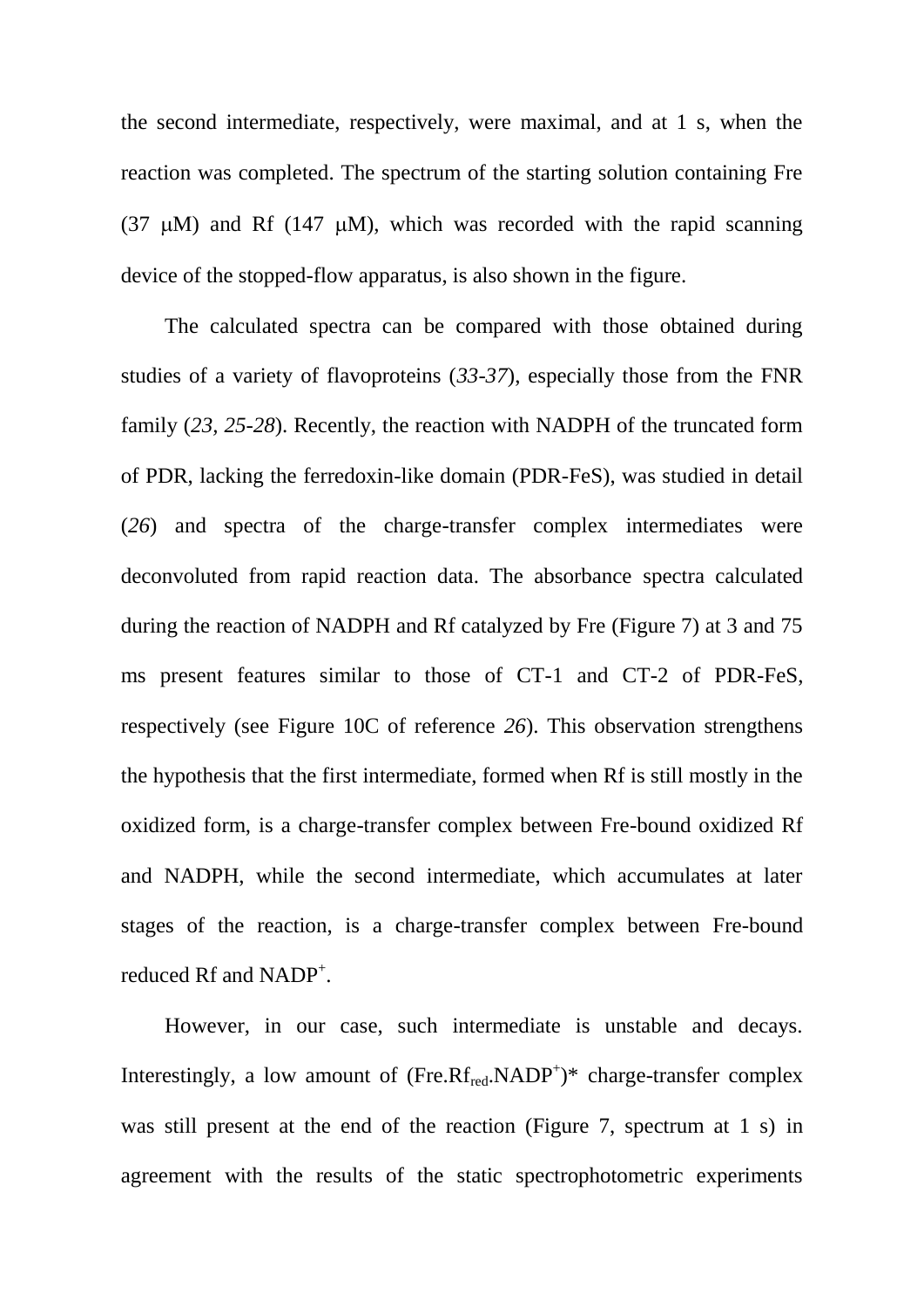(Figures 2B and 3). In the case of PDR-FeS (*26*) an extinction coefficient of  $3200 \text{ M}^{-1} \text{ cm}^{-1}$  at 725 nm was determined for the charge-transfer complex CT-2 formed between reduced flavin and oxidized pyridine nucleotide. Using this value, we can roughly estimate that about 6% of Fre is present as  $(Fre.Rf_{red}.NADP^+)*$  charge-transfer complex at the end of the reaction (Figure 7). NADP<sup>+</sup>, which is an inhibitor of Fre reaction, competitive with respect to NADPH, exhibits a very low affinity for the enzyme, with a  $K_i$  value of 5 mM (*14*). At the end of the experiment (Figures 6 and 7) concentrations of the different species were the following:  $37 \mu M$  Fre,  $147 \mu M$  reduced Rf,  $147 \mu M$ NADP<sup>+</sup> and 253  $\mu$ M NADPH. Under these conditions, if we consider that the presence of reduced Rf and NADPH does not affect the  $K_i$  value for NADP<sup>+</sup>, we can calculate that  $3\%$  of NADP<sup>+</sup> may be bound to Fre. This value is in line with that calculated above for the  $(Fre.Rf_{red}.NADP^+)*$  charge-transfer complex present at the end of the experiment shown in Figure 7.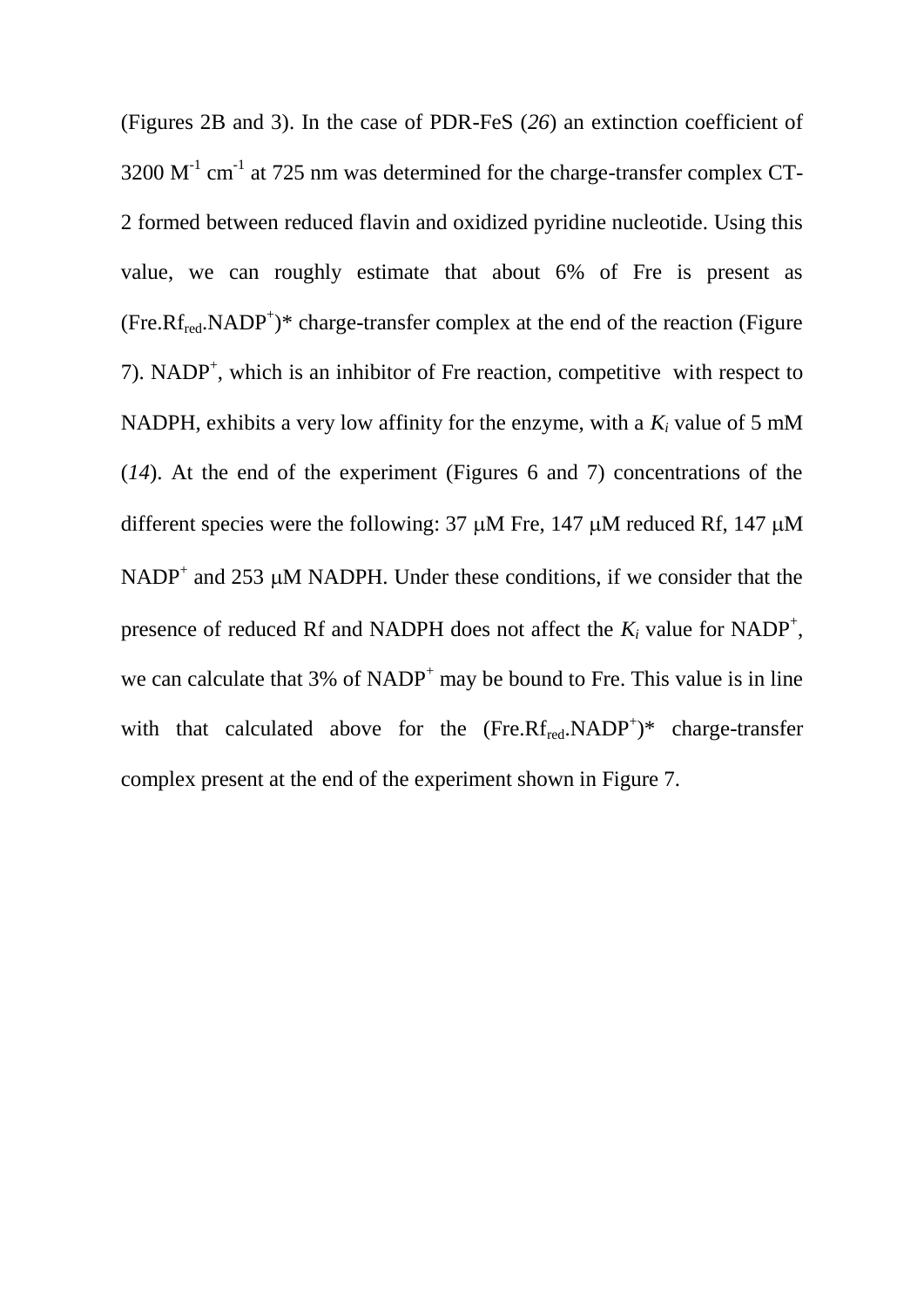## CONCLUSIONS

The reduction of Rf by NADPH catalyzed by Fre was studied by static and rapid kinetics absorption spectroscopies at 25 and 5 °C. The data reported here demonstrate the occurrence of two distinct intermediates during the catalytic cycle and allow us to propose a minimal mechanism for the reaction (Scheme 2). These intermediates, which are better detected at low temperature, exhibit spectroscopic properties similar to those identified as CT-1 and CT-2 during reaction of enzymes of the FNR family (Scheme 1, *23, 25-28*). In particular, they show significant absorption at long wavelengths, which is characteristic of charge-transfer transitions between the nicotinamide ring and the flavin isoalloxazine.

As outlined in Scheme 2, it can be proposed that the initial reaction phase we observed in the stopped-flow most likely includes 3 steps : (a) binding of NADPH and of (b) Rf to form the Fre.Rf.NADPH Michaelis complex, MC-1, followed by (c) conversion of MC-1 into the first chargetransfer complex, CT-1, between oxidized Rf and NADPH, (Fre.Rf.NADPH)\*. Free Rf, Fre.Rf and MC-1 all have no absorbance at wavelengths greater than 520 nm and cannot account for the long-wavelength absorption bands detected during the reaction. During the second phase detected in our experiments, hydride transfer may take place to yield a (Fre.Rf<sub>red</sub>.NADP<sup>+</sup>)\* charge-transfer complex, CT-2, between reduced Rf and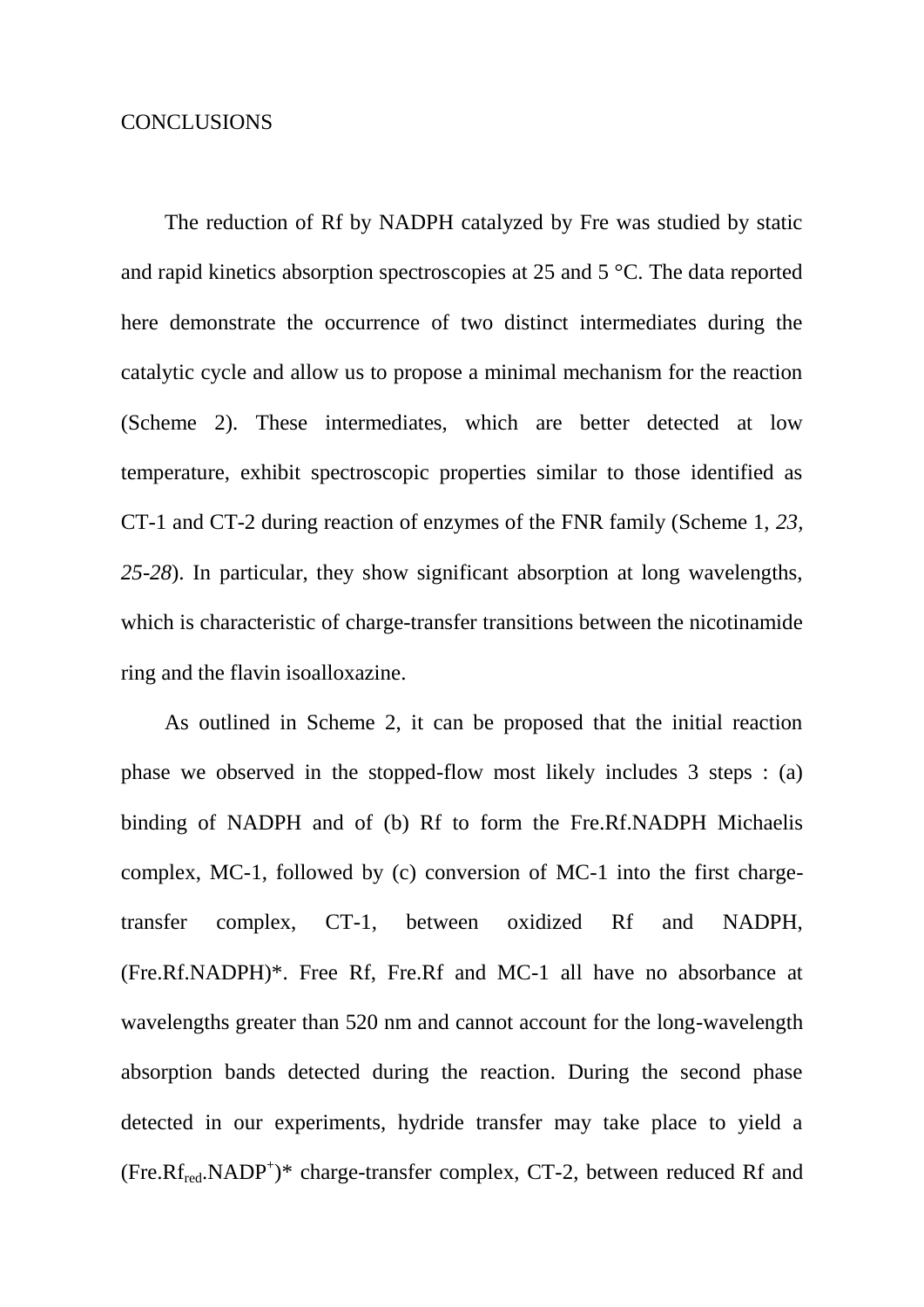$NADP<sup>+</sup>$ . The latter would decay in the last observed reaction phase to give the Fre. $Rf_{\text{red}}$ .NADP<sup>+</sup> Michaelis complex (MC-2) which would dissociate to yield free Fre, reduced Rf and NADP<sup>+</sup>. Again, the spectral properties of free Rf, enzyme-bound reduced Rf and MC-2 would not be detectable at longwavelength and cannot account for the absorption bands detected during the reaction.

The results presented here support our initial hypothesis of a similarity of Fre with enzymes of the FNR family. Such hypothesis was first formulated on the basis of limited sequence similarities and supported by site-directed mutagenesis studies of the enzyme (*24*). The present study extends the similarity of Fre to members of the FNR family at the functional level. Thus, although Fre uses the flavin as a substrate rather than as a prosthetic group, the reduction of Rf by NADPH within the enzyme active center may occur through the same mechanism as that used by enzymes of the FNR family (*23, 25-28*).

#### ACKNOWLEDGMENTS

The stay of Vincent Nivière in Milano to carry out the static and kinetic spectrophotometric work was made possible through a FEBS short-term fellowship. Dr. Bruno Curti is thanked for helpful discussions.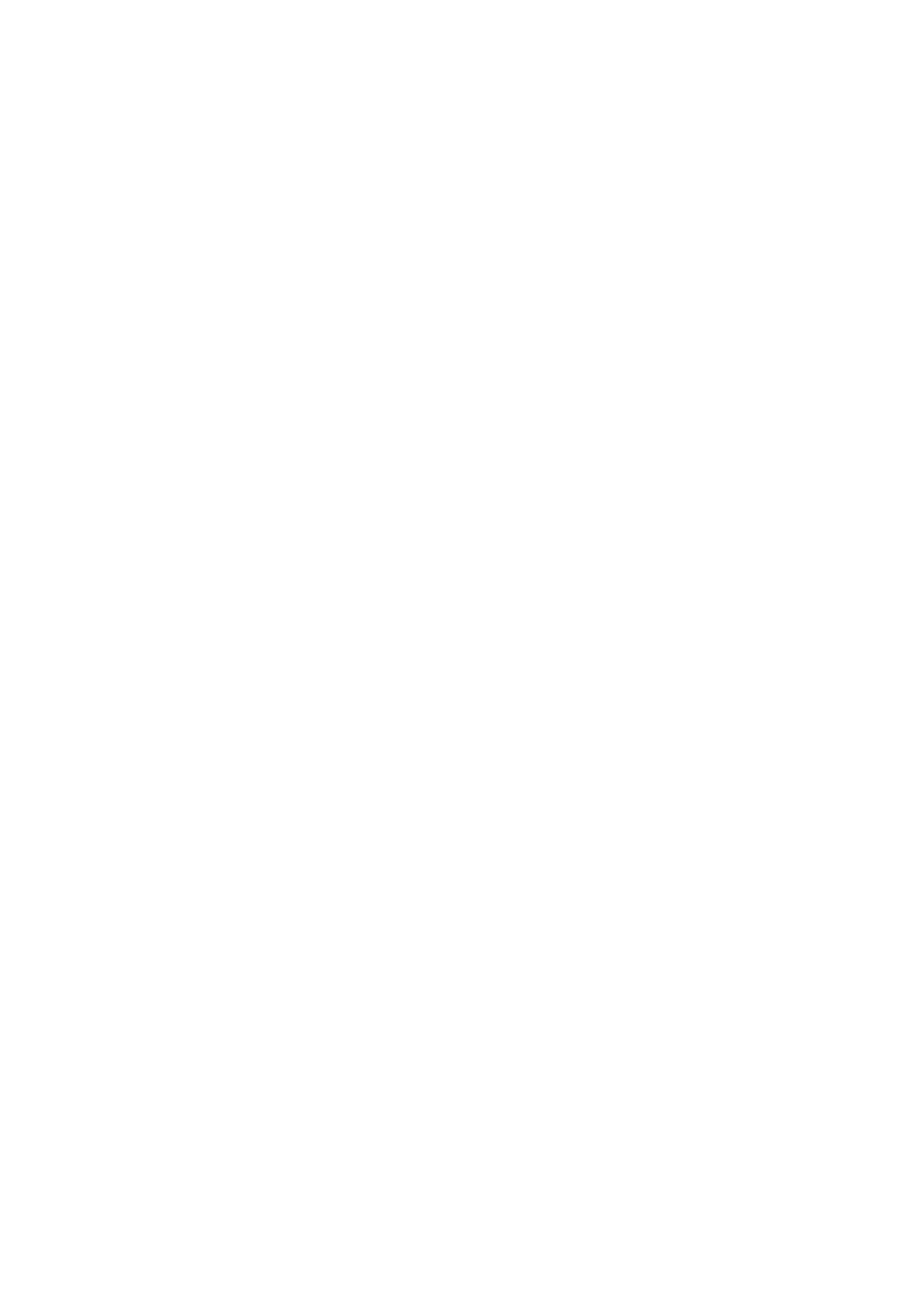#### REFERENCES

- 1. Fontecave, M., Covès, J., and Pierre, J. L. (1994) *BioMetals 7*, 3-8.
- 2. Meighen, E. A. (1991) *Microbiol. Rev. 55*, 123-142.
- 3. Covès, J., and Fontecave, M. (1993) *Eur. J. Biochem. 211*, 635-641.
- 4. Fontecave, M., Eliasson, R., and Reichard, P. (1987) *J. Biol. Chem. 262*, 12325-12331.
- 5. Reichard, P. (1988) *Annu. Rev. Biochem. 57*, 349-419.
- 6. Gaudu, P., Touati, D., Nivière, V., and Fontecave, M. (1994) *J. Biol. Chem. 269*, 8182-8188.
- 7. Gray, K. A., Pogrebinsky, O. S., Mrachko, G. T., Xi, L., Monticello, D. J., and Squires, C. H. (1996) *Nature Biotechnology 14*, 1705-1709.
- 8. Blanc, V., Lagneaux, D., Didier, P., Gil, P., Lacroix, P., and Crouzet, J. (1995) *J. Bacteriol. 177*, 5206-5214.
- 9. Kendrew, S. G., Harding, S. E., Hopwood, D. A., and Marsh, E. N. G. (1995) *J. Biol. Chem. 270*, 17339-17343.
- 10. Parry, R. J., and Li, W. (1997) *J. Biol. Chem. 272*, 23303-23311.
- <sup>11.</sup> Covès, J., Nivière, V., Eschenbrenner, M., and Fontecave, M. (1993) *J. Biol. Chem. 268*, 18604-18609.
- 1 2. Tanner, J. J., Lei, B., Tu, S. C., and Krause K. T. (1996) *Biochemistry, 35*, 13531-13539.
- <sup>1</sup>3. Spyrou, G., Haggard-Ljungquist, E., Krook, M., Jornvall, H., Nilsson E.,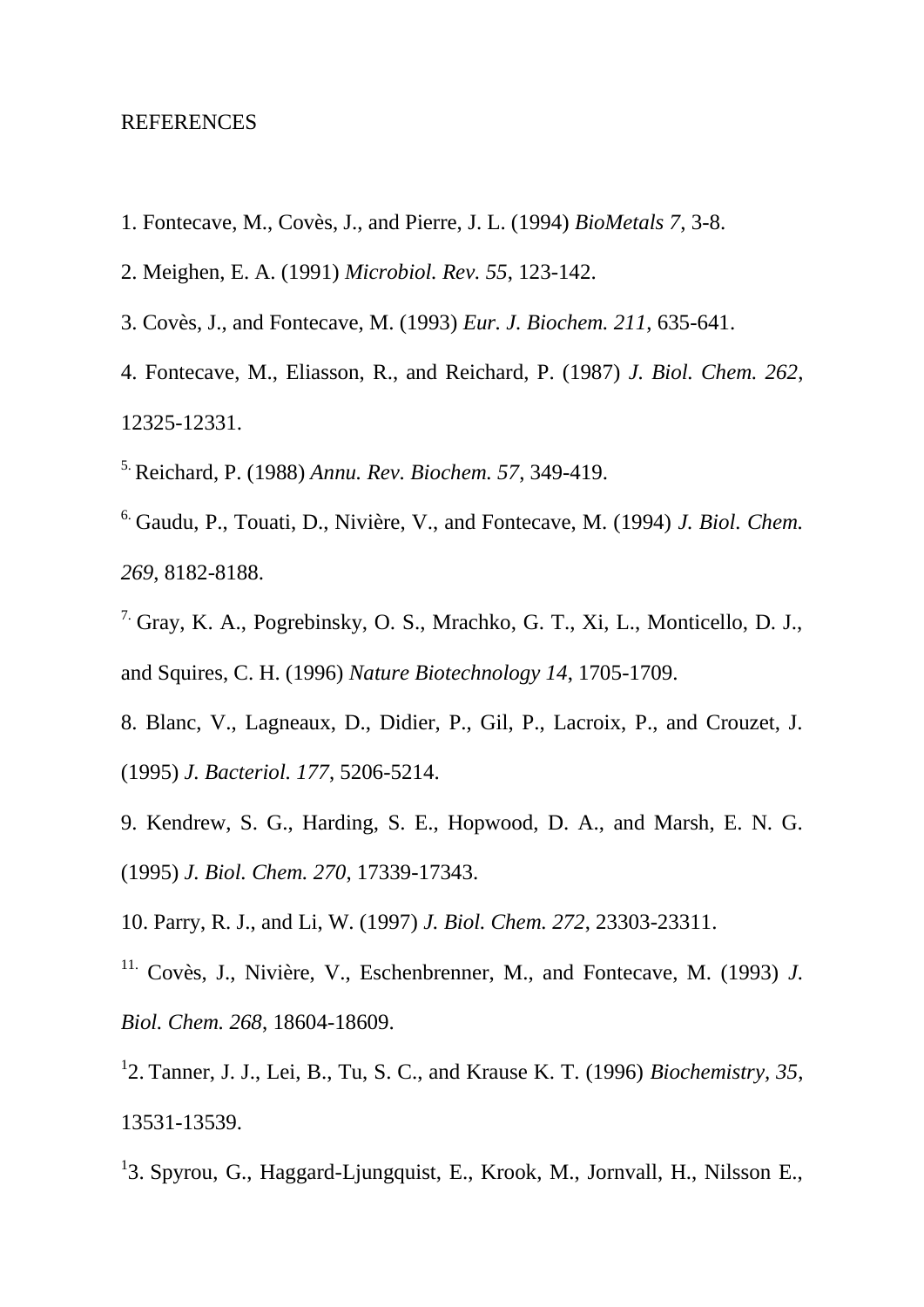and Reichard, P. (1991) *J. Bacteriol. 173*, 3673-3679.

14. Fieschi, F., Nivière, V., Frier, C., Décout, J. L., and Fontecave, M. (1995) *J. Biol. Chem. 270*, 30392-30400.

15. Karplus, P. A., Daniels, M. J., and Herriott, J. R. (1991) *Science 251*, 60- 66.

16. Bruns, C. M., and Karplus, P.A. (1995) *J. Mol. Biol. 247*, 125-145.

17. Serre, L., Vellieux, F. M. D., Gomez-Moreno, M. C., Fontecilla-Camps, J. C., and Frey, M. (1996) *J. Mol. Biol. 263*, 20-39.

18. Ingelman, M., Bianchi, V., and Eklund, H. (1997) *J. Mol. Biol. 268*, 147- 157.

19. Wang, M., Roberts, D. L., Paschke, R., Shea, T. M., Masters, B. S. S., and Kim, J. J. P. (1997) *Proc. Natl. Acad. Sci. USA 94*, 8411-8416.

20. Nishida, H., Inaka, K., Yamanaka, M., Kaida, S., Kobayashi, K., and Miki, K. (1995) *Biochemistry 34*, 2763-2767.

21. Lu, G., Lindqvist, Y., Schneider, G., Dwivedi, U., and Campbell, W. (1995) *J. Mol. Biol. 248*, 931-948.

22. Correll, C. C., Batie, C. J., Ballou, D. P., and Ludwig, M. L. (1992) *Science 258*, 1604-1610.

23. Aliverti, A., Bruns, C. M., Pandini, V. E., Karplus, P. A., Vanoni, M. A., Curti, B., and Zanetti, G. (1995) *Biochemistry 34*, 8371-8379.

24. Nivière, V., Fieschi, F., Décout, J. L., and Fontecave, M. (1996) *J. Biol. Chem. 271*, 16656-1661.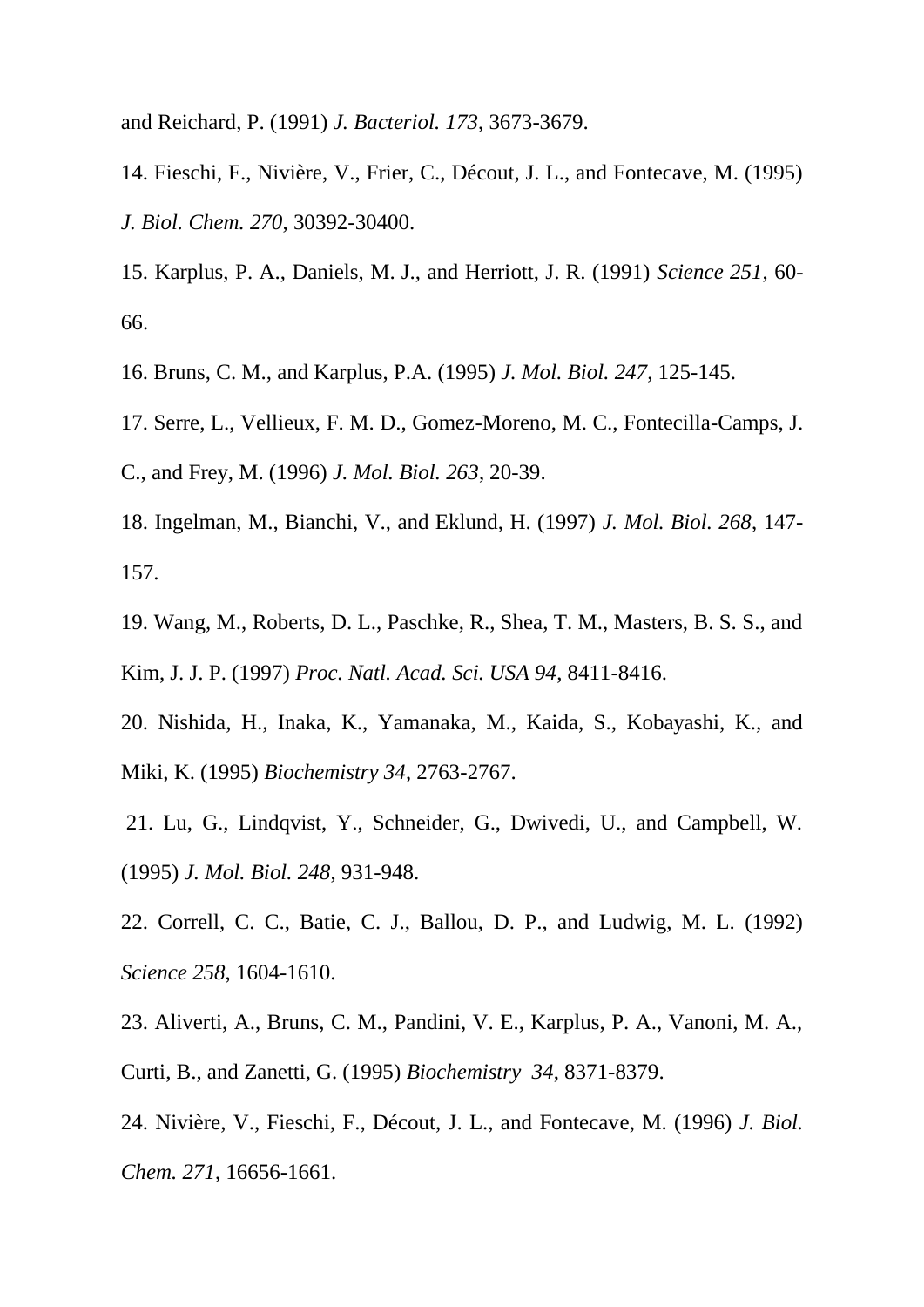25. Gassner, G. T., Wang, L., Batie, C., and Ballou, D. P. (1994) *Biochemistry 33*, 12184-12193.

2 6. Gassner, G. T., and Ballou, D. P. (1995) *Biochemistry 34*, 13460-13471.

27. Batie, C. J., and Kamin, H. (1984) *J. Biol. Chem. 259*, 11976-11985.

28. Batie, C. J., and Kamin, H. (1986) *J. Biol. Chem. 261*, 11214-11223.

29. Bradford, M. M. (1976) *Anal. Biochem. 72*, 248-254.

- 30. Williams, C. H., Arscott, L. D., Matthews, R. G., Thorpe, C., and Wilkinson, K. D. (1979) *Methods in Enzymology 62*, 185-207.
- 31. Massey, V., and Hemmerich, P. (1978) *Biochemistry 17*, 9-17.
- 32. Fieschi, F., Nivière, V., and Fontecave, M. (1996) *Eur. J. Biochem. 237*, 870-875.
- 33. Blankenhorn, G. (1975) *Eur. J. Biochem. 50*, 351-356.
- 34. Massey, V., Matthews, R. G., Foust, G. P., Howell, L. G., Williams, C.

H., Zanetti, G., and Ronchi, S. (1970) in *Pyridine Nucleotide-Dependent Dehydrogenases* (Sund, H., Ed.) pp 393-409, Springer-Verlag, Berlin.

35. Massey, V., and Palmer, G. (1962) *J. Biol. Chem. 237*, 2347-2358.

36. Lennon, B. W., and Williams, C. H. (1997) *Biochemistry 36*, 9464-9477.

37. Zanetti, G., and Aliverti, A. (1991) In *Chemistry and Biochemistry of* 

*Flavoproteins, Vol. II* (Muller, F., Ed.) pp 306-312, CRC Press, Boca Raton.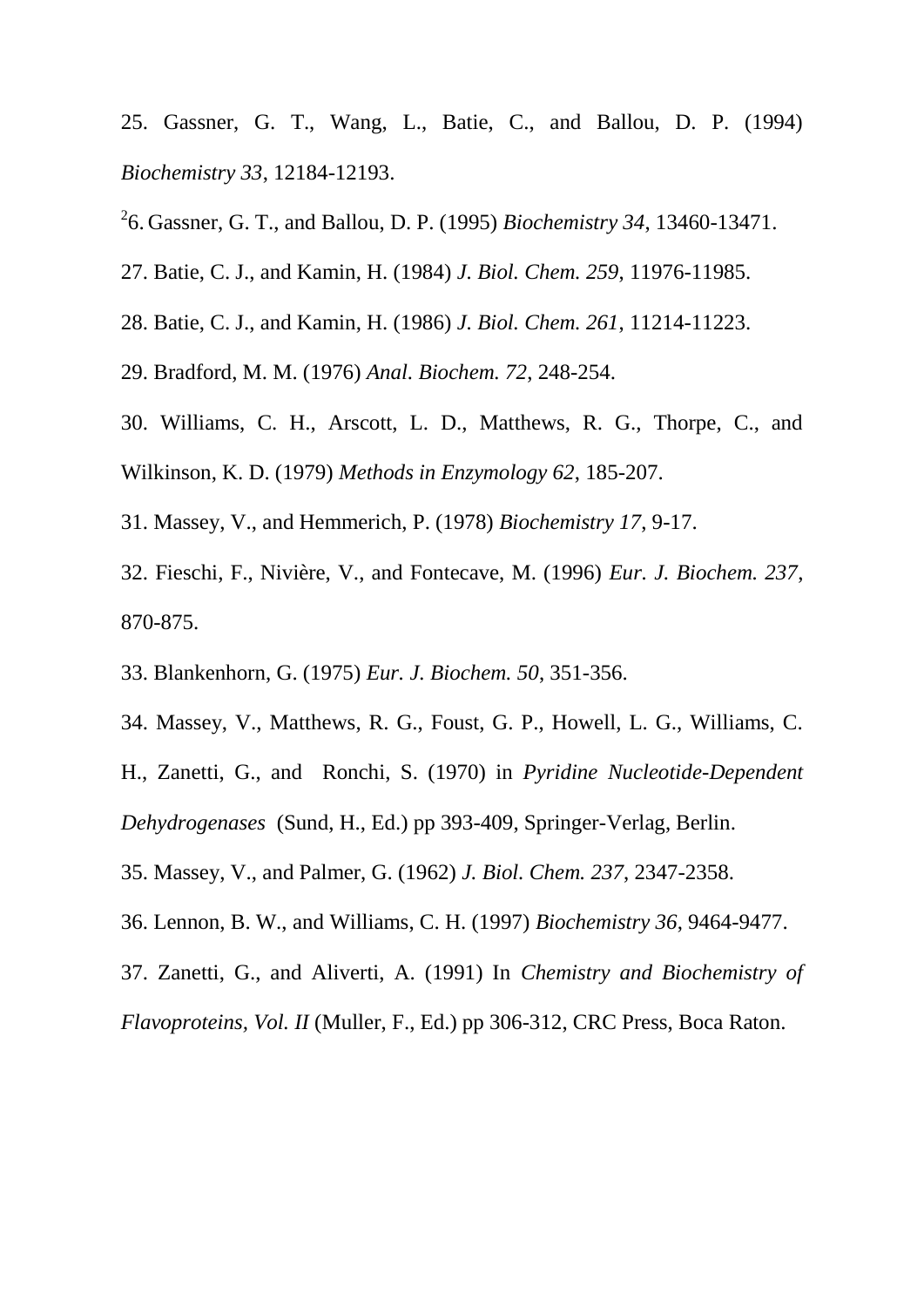Table 1. Comparison of the values of  $k_{cat}$  and  $K_m$  for NADPH obtained from steady-state kinetic measurements at 25 and 5 °C.

| $k_{cat}$                  | $K_m$ (NADPH)    |
|----------------------------|------------------|
| $(s^{-1})$                 | $(\mu M)$        |
| $78.3 \pm 3^{\rm a}$       | $32 \square 2^a$ |
| $75\square$ 1 <sup>b</sup> | $29 \square 1^b$ |
| $27 \square 2^a$           | $31 \square 2^a$ |
| $26\square 2^b$            | $19 \square 2^b$ |
|                            |                  |

Steady-state kinetic measurements were carried out as described in Materials and Methods in  $a$  50 mM Tris/HCl buffer, pH 7.6 or  $b$ 50 mM Hepes/KOH buffer, pH 7.6, 10% glycerol (buffer A).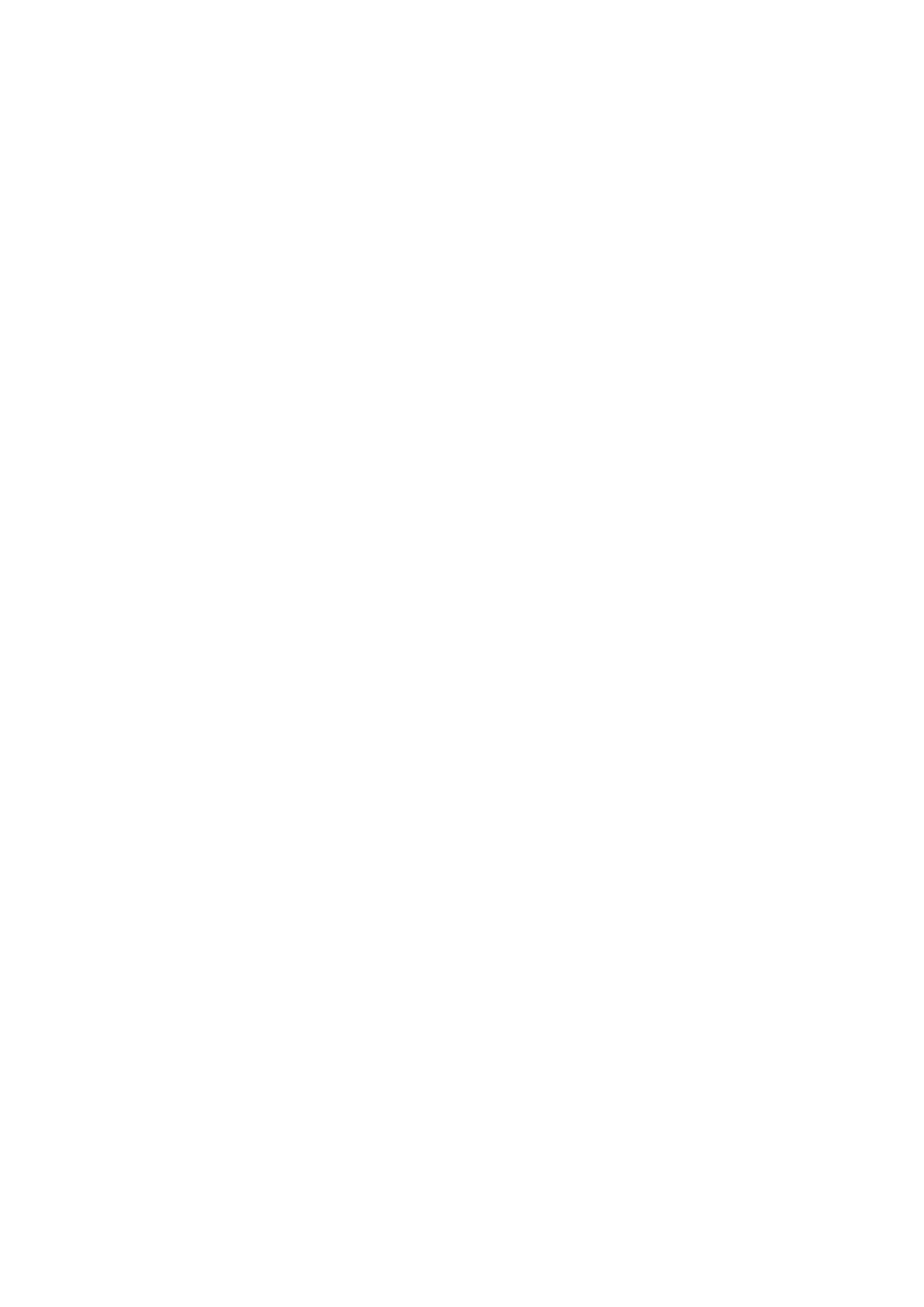### FIGURE LEGENDS

Figure 1 : Spectral properties of the Fre-Rf complex. Aliquots of a 521  $\mu$ M solution of Fre were added to a solution containing 11.7  $\mu$ M Rf in buffer A, at 10 °C. Absorbance changes were complete immediately after each Fre addition. The spectra, from top to bottom at 446 nm, are those recorded after addition of 0, 0.37, 0.75, 1.12, 1.5, 1.87, 2.24 and 2.63-fold molar excess Fre. The inset shows the fractional changes of absorbance at 446 nm, after correction for dilution, plotted as a function of the [Fre]/[Rf] ratio calculated from the spectra shown in the main panel (open circles) and from a similar experiment in the presence of  $166 \mu M$  AADP (closed circles). The curve corresponds to that calculated using Eq. 1 assuming  $K_d = 3.6 \mu M$  and n = 1.16.

Figure 2 : NADPH reduction of Rf catalyzed by Fre. A solution containing 50  $\mu$ M Rf and 175  $\mu$ M Fre in buffer A was made anaerobic and maintained at 10 °C. Aliquots of a solution of NADPH (4.13 mM) were anaerobically added through a syringe fitted on the side arm of the anaerobic cuvette. Panel A shows, from top to the bottom, the spectra recorded after addition of 0, 0.17, 0.31, 0.46, 0.6, 0.74, 0.89, 1.03, 1.18 -fold molar excess of NADPH with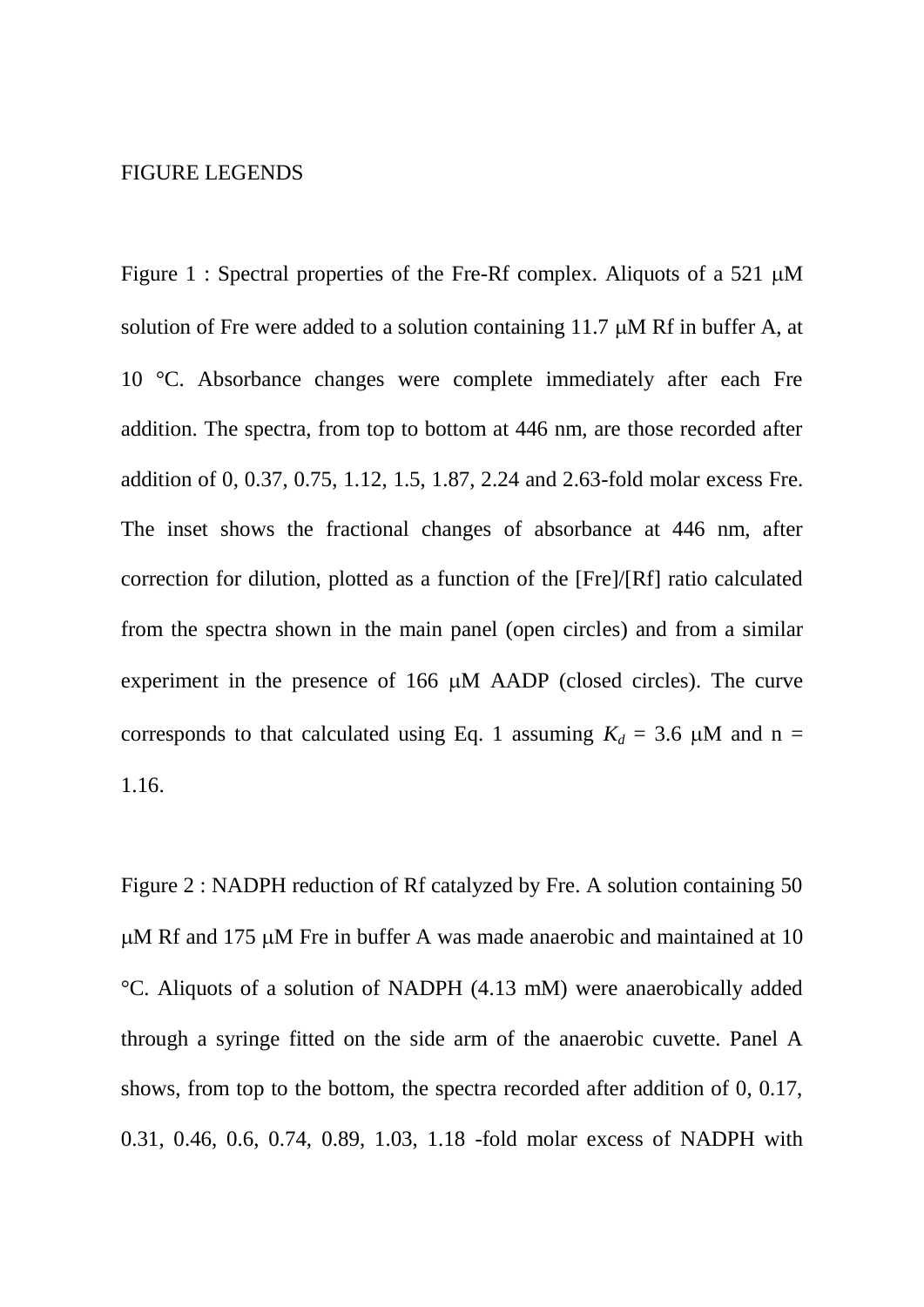respect to Rf. Panel B shows a blow-up of the spectra at long wavelengths. For sake of clarity, only spectra obtained after addition of 0, 0.17, 0.31, 1.18, 1.3-fold excess of NADPH are shown. Panel C shows the plot of fractional absorbance changes observed at 446 nm, as a function of the [NADPH]/[Rf] ratio.

Figure  $3$ : Photoreduction of Rf in the presence of NADP<sup>+</sup> and Fre. A solution containing 22.6  $\mu$ M Rf, 70  $\mu$ M Fre, 166  $\mu$ M NADP<sup>+</sup>, 5 mM EDTA, 0.9  $\mu$ M 5-deazaflavin in buffer A was made anaerobic and maintained at 10 °C. The figure shows, from top to bottom, the spectra recorded after 0, 15, 30, 45, 65, 85, 105, 125 seconds of irradiation. The inset shows a blow-up of the spectra at long wavelengths. For sake of clarity, only spectra obtained after 0, 30, 60, 105 seconds of irradiation are presented.

Figure 4 : Time-course of absorbance changes observed during the reaction of Fre with Rf and NADPH at 25 and 5  $^{\circ}$ C. Panel A. Fre (32.7 µM) was reacted with Rf (32.7  $\mu$ M) and NADPH (365  $\mu$ M) in buffer A at 25°C. Absorbance changes were monitored at 450  $(•)$  and 550  $(•)$  nm. The dashed line is the best fit of the trace observed at 550 nm to Eq. 3 assuming  $k_1 = 170 \text{ s}^{-1}$ ,  $k_2 =$ 105 s<sup>-1</sup>, A<sub>1</sub> = -0.037, A<sub>2</sub> = 0.056, C = 0.04. In order to allow direct comparison of the data at 450 and 550 nm, the absorbance values at 550 nm and of the fitted curve were multiplied by a factor of 15, and a constant value was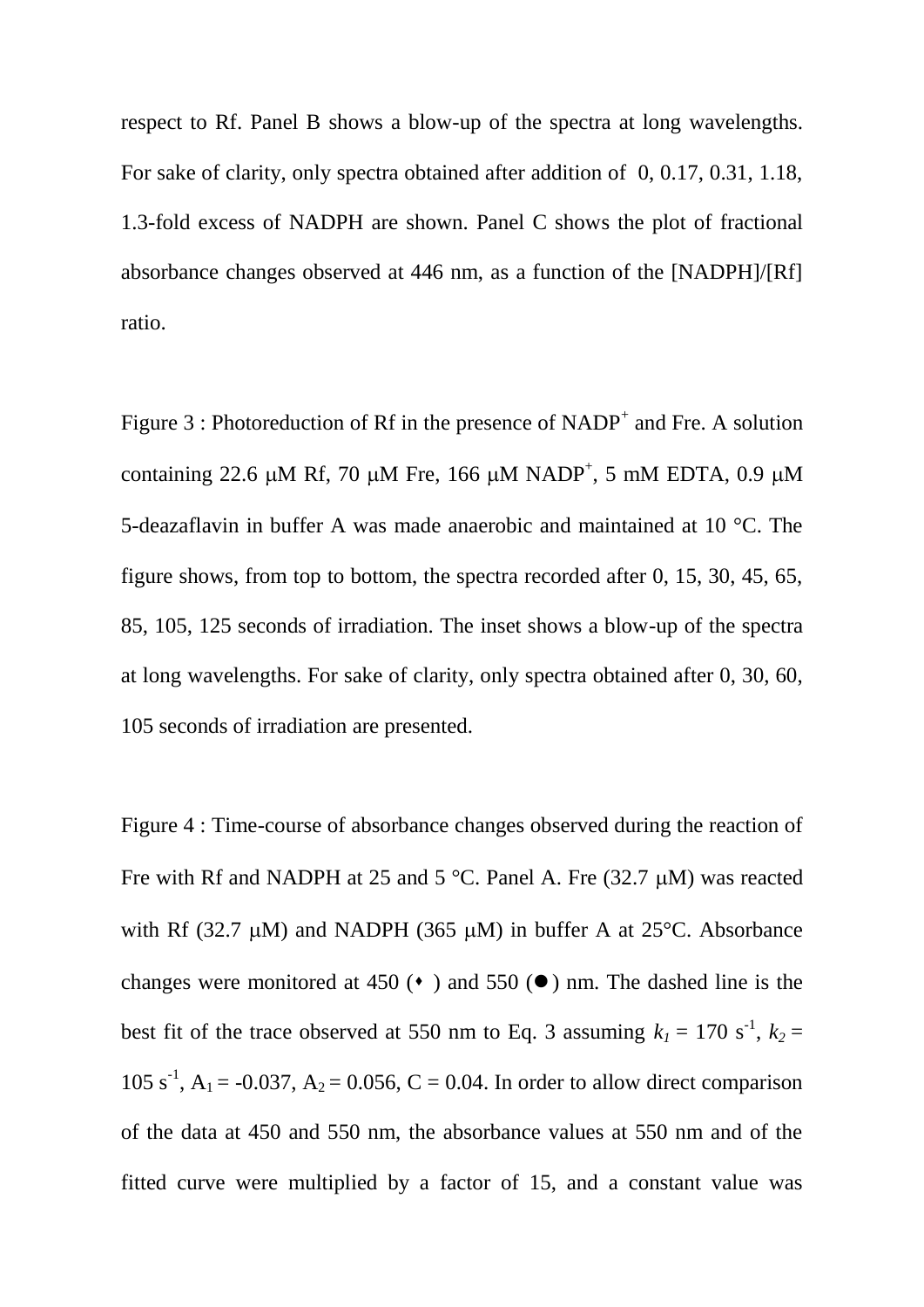subtracted to superimpose the traces at long reaction time. Panel B. Fre (40  $\mu$ M) was reacted with Rf (40  $\mu$ M) and NADPH (378  $\mu$ M) in buffer A at 5°C. The absorbance changes at 450 ( $\bullet$ ), 550 ( $\bullet$ ) and 700 ( $\blacksquare$ ) nm are shown. The dashed lines are the best fit of the traces observed at 550 and 700 nm to Eq. 4 assuming in all cases  $k_1 = 886 \text{ s}^{-1}$ ,  $k_2 = 81 \text{ s}^{-1}$ ,  $k_3 = 39 \text{ s}^{-1}$ . The best fit of the 550 nm trace was obtained with  $A_1 = -0.020$ ,  $A_2 = -0.033$ ,  $A_3 = 0.071$ ,  $C = 0.013$ ; for the 700 nm trace :  $A_1 = -0.005$ ,  $A_2 = -0.012$ ,  $A_3 = 0.013$ , C = 0.016. In order to allow direct comparison of the traces obtained at various wavelengths, the absorbance changes observed at 550 and 700 nm, along with the corresponding calculated curves were multiplied by a factor of 10 and 30 respectively. Constant values were also subtracted to superimpose them to the 450 nm trace at long reaction times.

Figure 5 : Dependence on NADPH concentration of the observed rates of reaction of Fre with Rf and NADPH. Fre  $(40 \mu M)$  was reacted with Rf  $(40 \mu M)$  $\mu$ M) and various NADPH concentrations (378, 227, 197, 165, 90  $\mu$ M) in buffer A at 5 °C in a stopped-flow apparatus under anaerobiosis. Traces obtained at 550, 580, 600 and 650 nm with different NADPH concentrations are fitted according to Eq. 4 . The figure shows the plots of the reciprocal values of the observed rate constants,  $k_l$  (o),  $k_2$  ( $\Delta$ ) and  $k_3$  ( $\square$ ), defined from Eq. 4, as a function of the reciprocal values of the corresponding NADPH concentration. The lines shown are the best fits of the data between 378 and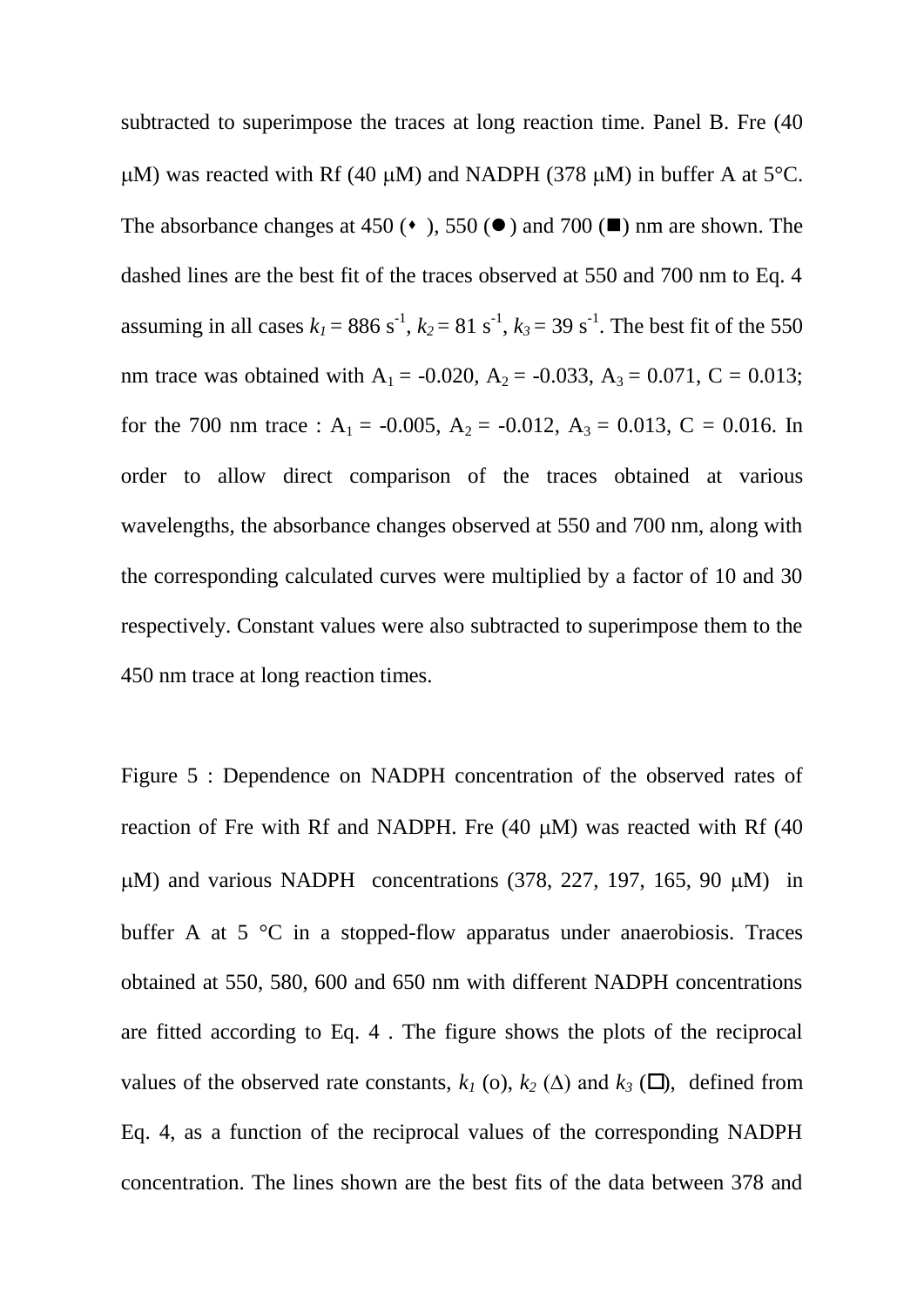165 µM NADPH concentrations, assuming: maximum value of observed  $k_1 =$ 1247 s<sup>-1</sup> and apparent  $K_{m \text{ (NADPH)}}$  = 199  $\mu$ M;  $k_2 = 83 \text{ s}^{-1}$  and  $k_3 = 38 \text{ s}^{-1}$ .

Figure 6 : Time-course of the absorbance changes observed during the reaction of Fre with excess Rf and NADPH at  $5^{\circ}$ C. Fre (37 µM) was reacted with Rf (147  $\mu$ M) and NADPH (400  $\mu$ M) in buffer A at 5°C. Absorbance changes were monitored at 450 ( $\bullet$ ), 550 ( $\bullet$ ) and 750 ( $\blacksquare$ ) nm. In order to allow direct comparison of the traces obtained at various wavelengths, the absorbance change observed at 550 and 750 nm, along with the corresponding calculated curves (inset) were multiplied by a factor of 20 and 40 respectively. Constant values were also subtracted to superimpose them to the 450 nm trace at long reaction times. In the inset, the data are shown using a logarithmic time-scale. The dashed lines are the best fits of the traces observed at 550 and 750 nm to Eq. 5 assuming in all case  $k_1 = 1046 \text{ s}^{-1}$ ,  $k_2 = 52 \text{ s}^{-1}$ ,  $k_3 = 31 \text{ s}^{-1}$ ,  $k_4 =$ 9.6 s<sup>-1</sup>. Best fit of the 550 nm trace was obtained with  $A_1 = -0.022$ ,  $A_2 = 0.066$ ,  $A_3 = -0.10$ ,  $A_4 = 0.075$ ,  $C = 0.026$ ; for the 750 nm trace:  $A_1 = -0.004$ ,  $A_2 =$ 0.025,  $A_3 = -0.048$ ,  $A_4 = 0.026$ ,  $C = 0.007$ .

Figure 7 : Calculated spectra of the solution during the reaction of Fre with Rf and NADPH at different times after mixing in the stopped-flow spectrophotometer at 5 °C. Spectra after 3 ms ( $\bullet$ ), 75 ms ( $\blacksquare$ ) and 1000 ms